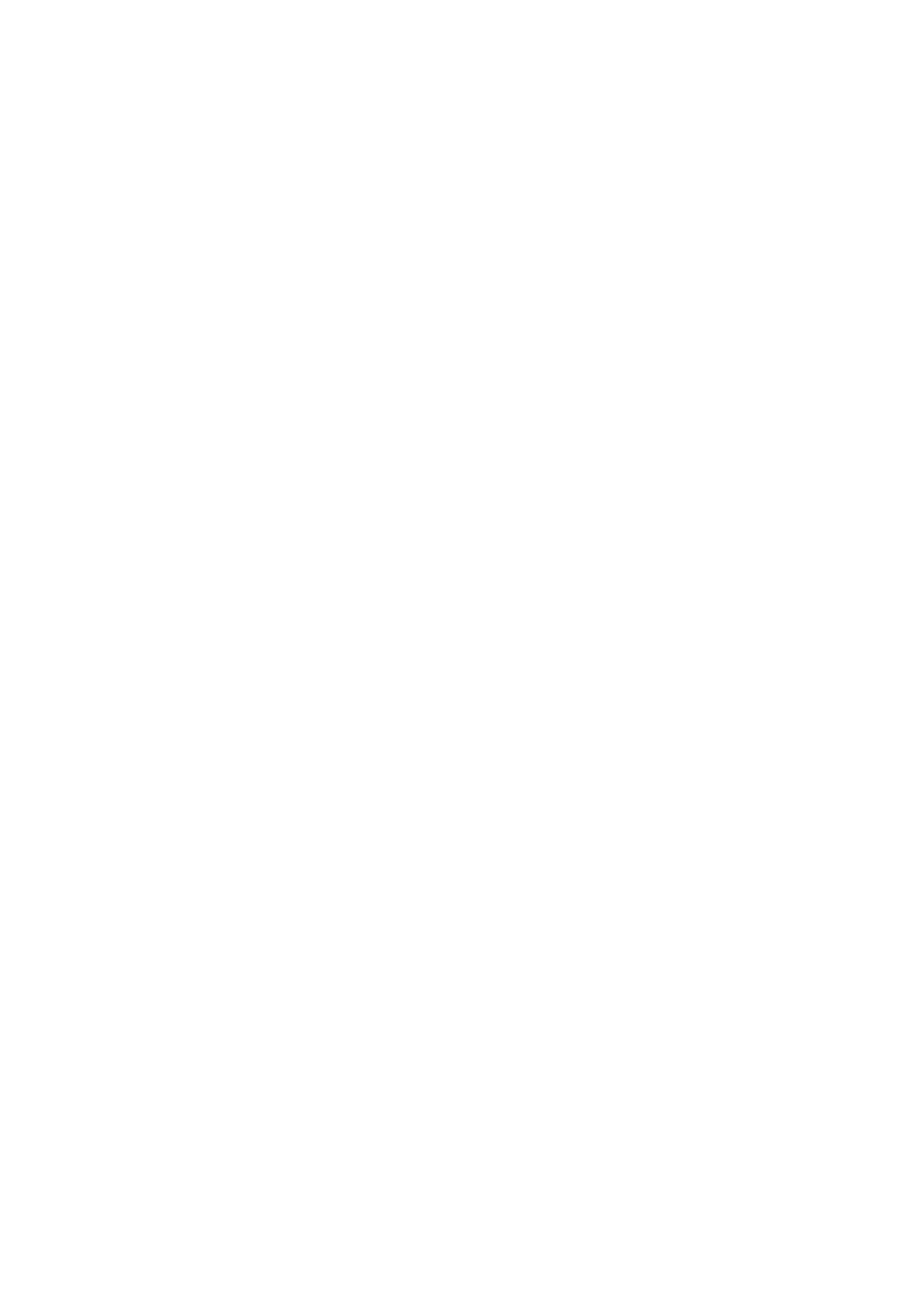**SLU** *Sveriges lantbruksuniversitet*

# Flotation therapy for downer cows

A retrospective study of cases treated with flotation therapy at the Large Animal Clinic at the Faculté de Médecine Vétérinaire at Université de Montréal

Josef Dahlberg

*Handledare: Camilla Björkman, Institutionen för kliniska vetenskaper Biträdande Handledare: Gilles Fecteau, Université de Montréal Biträdande Handledare: Stefan Alenius, Institutionen för kliniska vetenskaper*

*Examinator: Bernt Jones Institutionen för kliniska vetenskaper*

*Examensarbete inom veterinärprogrammet, Uppsala 2012 Fakulteten för Veterinärmedicin och husdjursvetenskap Institutionen för kliniska vetenskaper Kurskod: EX0239, Nivå AXX, 30hp*

*Key words: Flotation therapy, Downer cow syndrome, Downer cows, Aqua Cow tank Nyckelord: Flotations terapi, kor, långliggare, långliggarkomplexet.*

> *Online publication of this work: http://epsilon.slu.se ISSN 1652-8697 Examensarbete 2012:28*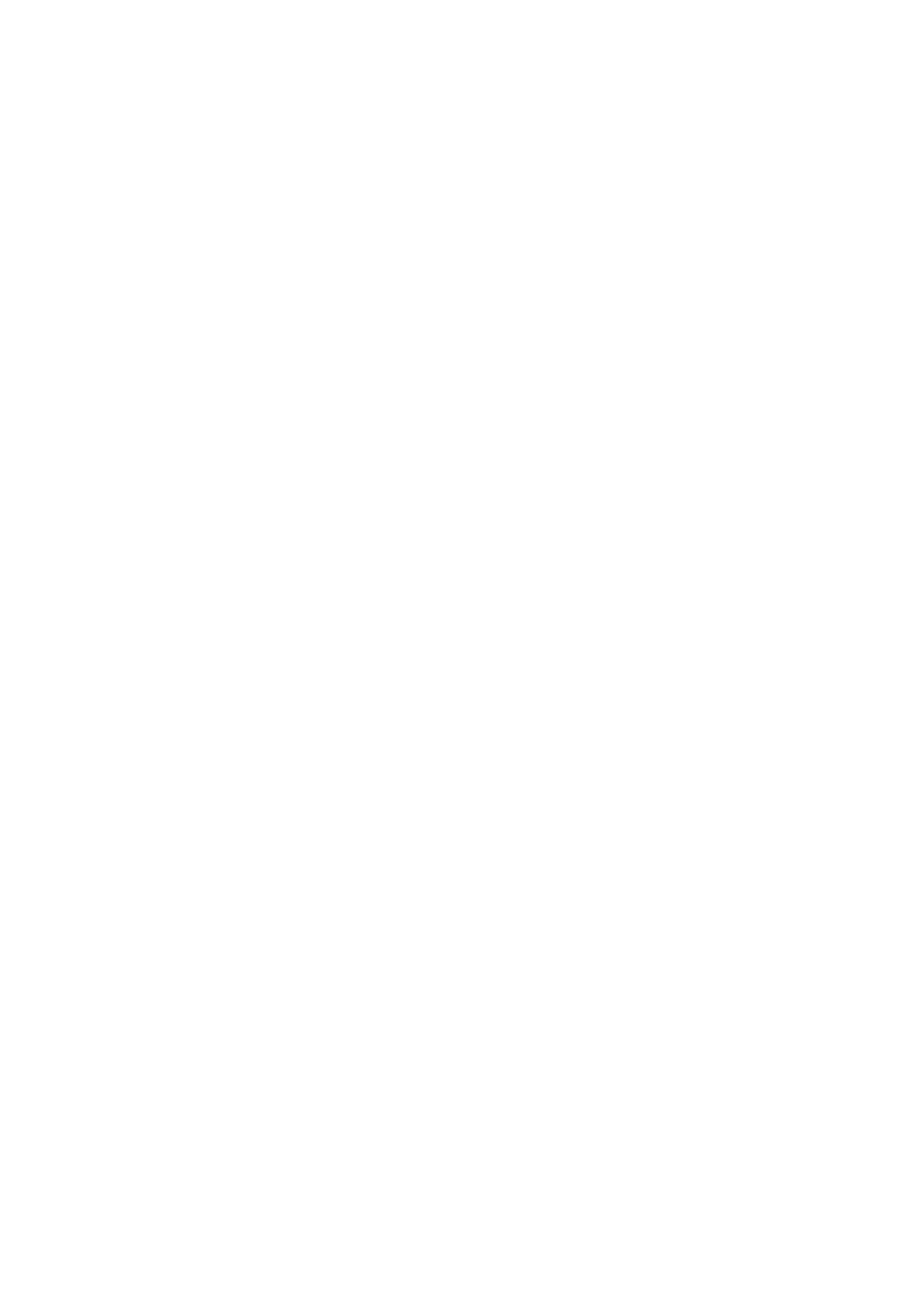# **ABSTRACT**

Downer cows as a syndrome was first reported in the 1950ies and have been a challenge for veterinarians ever since. A cow that is recumbent for too long may develop soft and nerve tissue lesions because of her recumbency. The pathophysiology and blood biochemistry related to downer cows have been studied by others. An important step in the treatment of a recumbent cow is to help her stand. Many inventions have been created in order achieve this. In this study flotation therapy, where buoyancy from water is used as a supportive force, as treatment was evaluated. A retrospective study of all cases that spent at least one day in the flotation tank at the Large Animal Clinic at the Faculté de Médecine Vétérinaire at Université de Montréal between the 12<sup>th</sup> of June 2006 and the  $4<sup>th</sup>$  of April 2011 was conducted. The aim was to get a deeper understanding of the treatment and to identify factors that can be used to predict the outcome. The results indicate that flotation therapy for downer cows can greatly increase the recovery rate and save cases that otherwise would have a guarded prognosis. The results also indicate that infectious, musculoskeletal and nerve lesions are the most common diagnose of recumbent cows. For creatine kinase activity (CK) and aspartat aminotransferase activity (AST) there were statistically significant differences between survivors and non-survivors indicating that these muscle enzymes can be used to predict the outcome.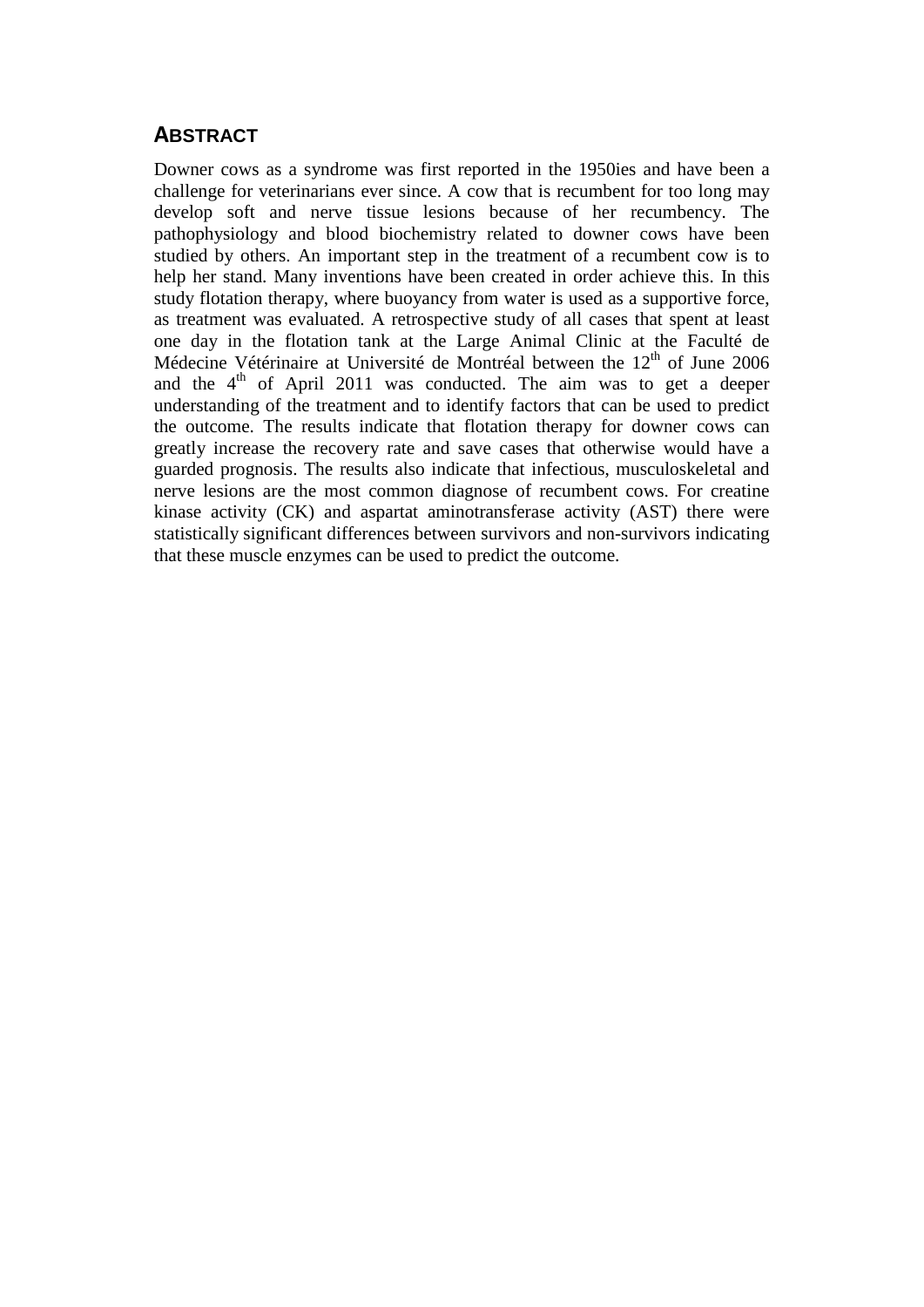#### **SAMMANFATTNING**

Långliggande kor (Downer cows) som ett syndrom är beskrivet sedan mitten av 1950-talet. Det finns inte någon entydig definition av syndromet. Olika författare har alla haft sin egen definition som har varierat över tid men även inom och mellan länder. I denna text används den enkla definitionen; en ko som inte kan resa sig trots att djurägaren försökt hjälpa henne att resa sig.

Det finns flera anledningar till att en ko blir en långliggare, ofta är det en ko med kalvningsförlamning som inte svarar på behandlingen men infektioner, muskeloskelettala skador och tumörer kan också vara en anledning. En ko som blir liggande för länge på samma sida kan utveckla trycknekroser och ischemiska skador i mjukvävnaden och på perifiera nerver. Ett experimentellt nedsövningsförsök visade att en ko kan utveckla irreversibla skador efter att ha legat på samma sida i sex timmar. En viktig del av behandlingen av en långliggande ko är hjälpa henne att stå. Det finns många uppfinningar för att hjälpa en ko att stå, den kanske mest kända i Sverige är en uppblåsbar ballong som placeras under kon och sedan fylls med luft. Detta arbete handlar om en alternativ teknik som utnyttjar vattnets flytkraft, flotationsteknik. Tekniken uppfanns av en dansk i slutet på 1970-talet och använder sig av en liten container med avtagbara bak- och framdörrar. Kon läggs på en matta och dras in i containern och när dörrarna stängts fylls den med vatten. Studier på andra djurslag har visat på en avsevärd reducering i vikt som individen måste bära då den står i vatten.

Flotation som behandling av långliggande kor har används vid stordjurskliniken vid Fakulteten för veterinärmedicin vid Montreals Universitet i Saint-Hyacinthe i Québec Canada sedan mitten av 1990-talet. Kliniken tar emot ca 1000 nötkreatur per år. Data därifrån har används för att göra en retrospektiv studie, där målet var att utvärdera behandlingseffekten av flotationstekniken samt undersöka om man kan använda blodprover för att förutsäga prognosen.

Journaldata från alla patienter som behandlats med flotationsteknik mellan 12 juni 2006 och 4 april 2011 sammanfattades i en datafil och bearbetades statistiskt. Resultaten visar att flotation är en effektiv behandling till långliggande kor och kan användas med gott resultat till fall som annars skulle ha en avvaktande prognos. De vanligaste diagnoserna på fall som behandlades med flotation var relaterade till infektion, muskeloskelettala skador och nervskador. Det var ingen statistiskt signifikant skillnad i calcium-, kalium- eller fosfornivåer mellan överlevare och icke-överlevare. För CK och AST fanns det en statistiskt signifikant skillnad mellan överlevare och icke-överlevare vilket indikerar att dessa muskelenzymer kan användas för att förutsäga prognosen.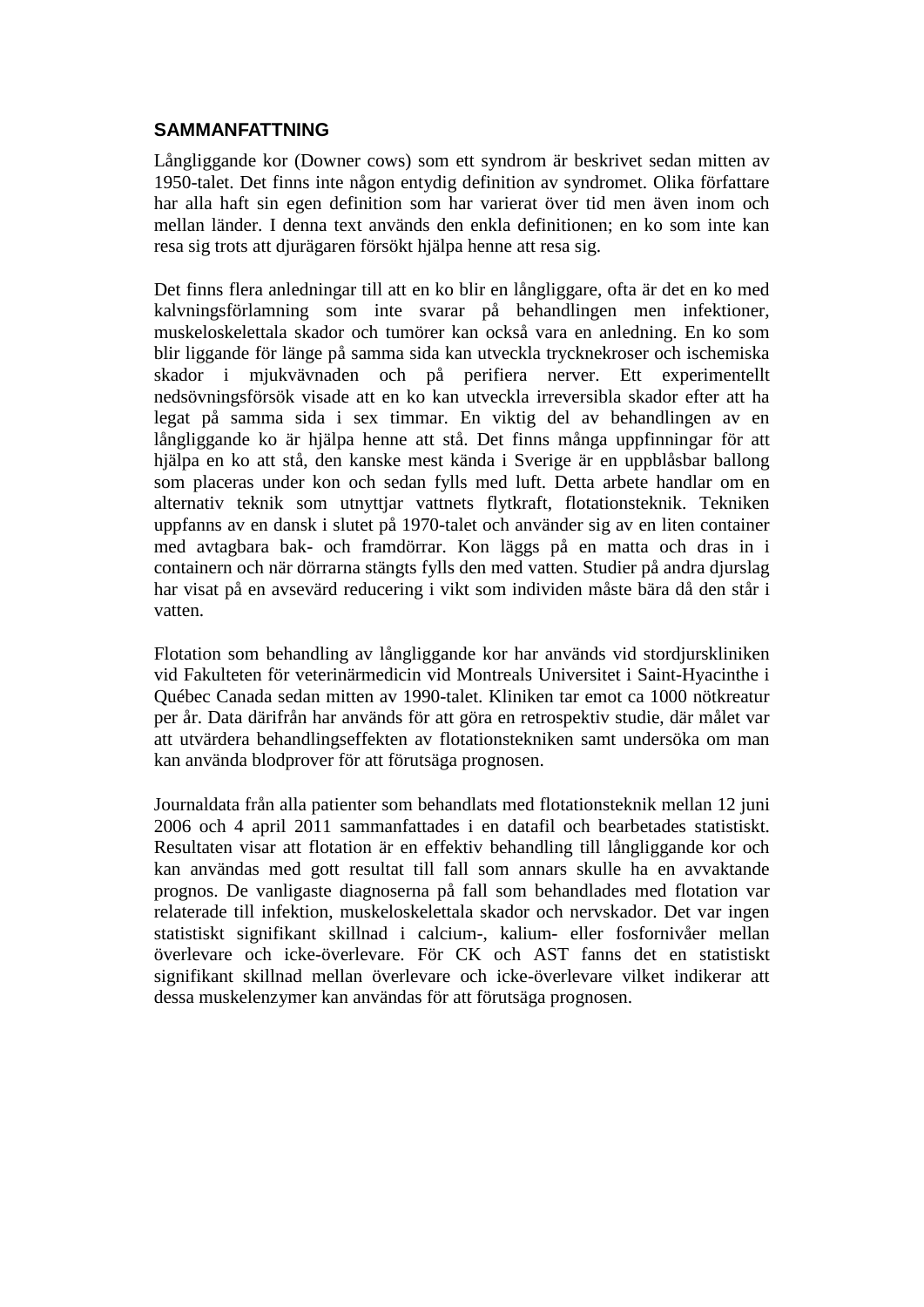# **TABLE OF CONTENTS**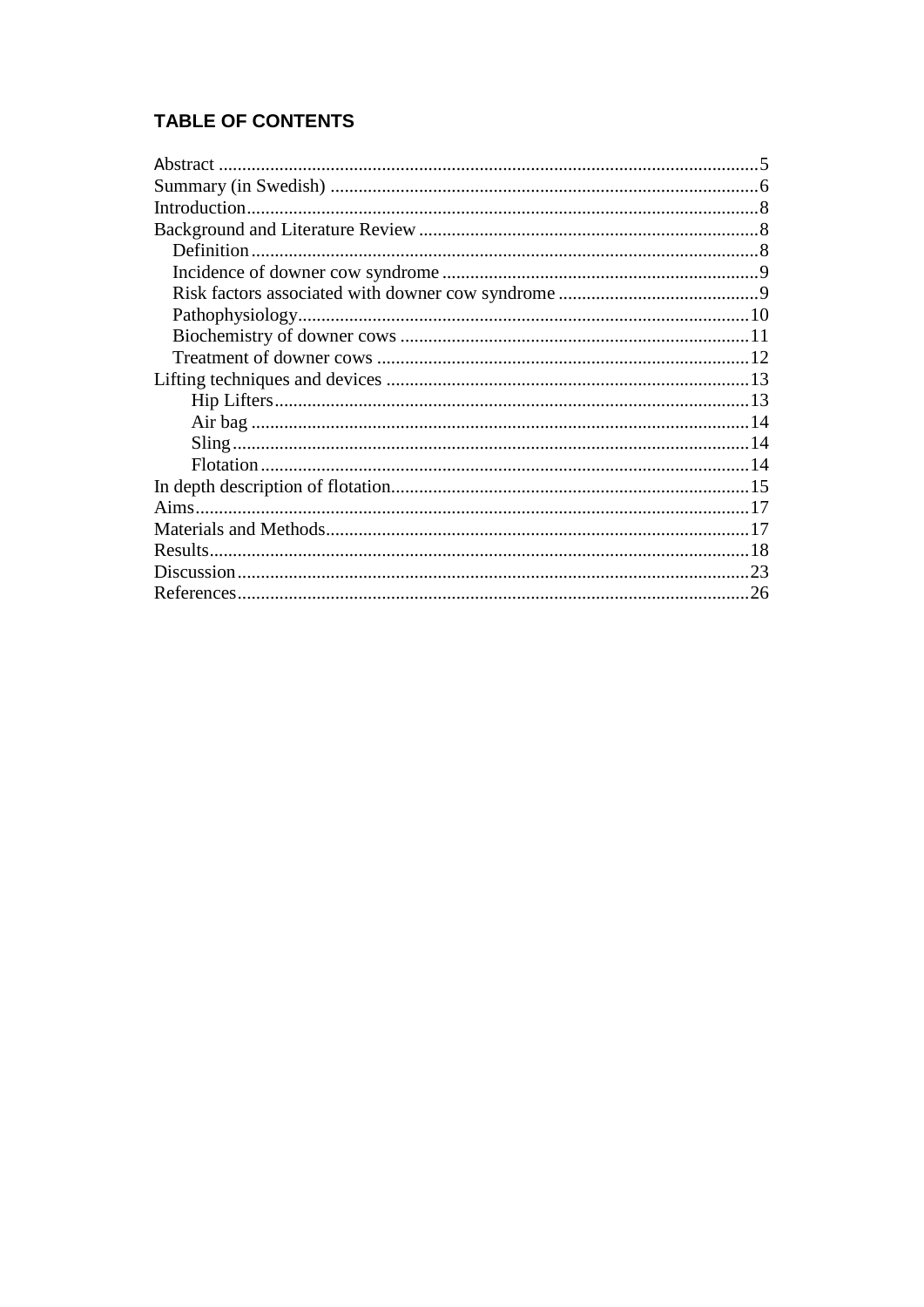#### **INTRODUCTION**

This Degree Project is a part of the curriculum for Swedish veterinary students. The data for the retrospective study comes from the Bovine section of the Large Animal Clinic at the Faculté de Médicine Vétérinaire at Université de Montréal in Saint-Hyacinthe Québec, Canada where downer cows have been treated with flotation therapy since the middle of the 1990ies. Being the largest bovine clinic in the province of Quebec receiving about 1000 cases per year and having a good reputation cows are being referred to the hospital from all over the province and from neighbouring regions. The frequent use of the flotation tank at the hospital and the years of experience have resulted in a large archive with medical records from cows treated with flotation therapy giving good conditions for a retrospective study.

#### **BACKGROUND AND LITERATURE REVIEW**

#### **Definition**

The term downer cow syndrome and the shorter expression downer cow have been used since the 1950ies (Cox 1988) but a universally accepted definition is still not available. Different authors have all used their own definition and the definition has varied within countries, between countries and over the years. Björsell and Holtenius from Sweden defined a "downer" as a milk fever cow that had not risen within 24 hours after calcium treatment (Bjorsell et al. 1969). Fenwick from Australia defined a "downer" as any cow that did not rise within 10 min after calcium treatment (Fenwick 1969). Cox from the University of Minnesota, USA, who performed much research on downers, defined a downer cow as a cow that has been in sternal recumbency for 24 hours after initial recumbency (Cox 1988). In the textbook Large Animal Internal Medicine by Smith a downer cow is described as an alert cow that is unable to rise to a standing position but will eat and drink (Smith 2002). Another definition of a downer cow is a cow that has been recumbent for 12 hours or more and is unable or unwilling to stand (Burton et al. 2009). In none of the textbooks Veterinary Medicine (Radostits et al. 2007) or The Merck Veterinary Manual (Merck 2010) have the authors defined a downer cow. This may be due to the difficulties in finding a clear and precise definition. Instead the authors in these textbooks focus on the clinical signs, the causes and the consequences.

A complicating factor is that downer cows can be divided into different groups; alert and non-alert downers. Alert downers eat and drink and have a normal behavior except for the fact that they are unable to rise. Non-alert downers have abnormal vital signs and/or altered mental awareness (Smith et al. 1997; Burton et al. 2009).

All attempts to define a downer cow have contained one or two behavioural units ("unable to rise" and "alert/non-alert"), a time unit and sometimes a cause and/or response unit. The behavioural unit "unable to rise" is a part of all definitions, whereas the alert/non-alert behaviour has not always been used. Time is included in many definitions but has varied. The response unit (e.g. risen within 24 hours of calcium treatment) and the cause unit (milk fever) was important in the earlier definitions of a downer cow but have now become part of the syndrome and not the definition of it.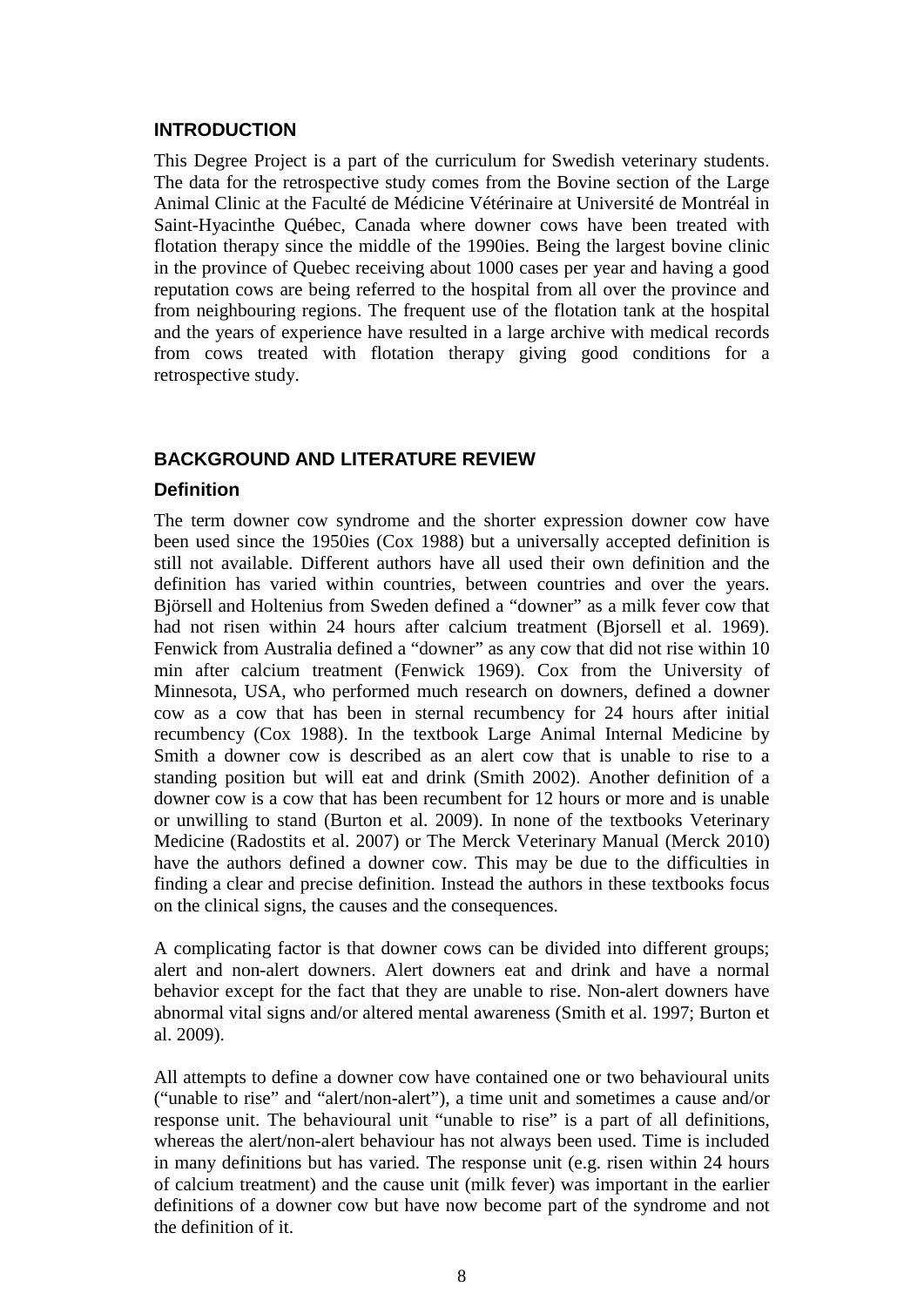From a strict theoretical point of view one could argue that the definition of a downer cow is an alert cow that eats and have a normal mental awareness that is unable or unwilling to rise and have been recumbent for 12 hours or more. That is a definition that a lot of people would agree with and the literature supports. However, the problem with such a definition is that a lot of down animals are being excluded. The excluded animals are still down and deserve attention.

In the continuation of this text a downer cow will be a cow that is unable to stand despite receiving assistance from the farmer.

## **Incidence of downer cow syndrome**

The incidence of downer cows is not easy to estimate partly due to the variation in definition and partly due to the fact that a downer cow per se is not a diagnose. In a questionnaire investigation from Minnesota in 1986 where the definition was a cow recumbent on the sternum for more than 24 hours for no obvious reason, the incidence of downer cows was estimated to 21.4/1000 cow years at risk (Cox et al. 1986). When alert downer cows are expressed as percentage of milk fever cases, 3.8 to 28 per cent have been reported (Cox 1988). Non-alert downer cows occurred in 1.9 – 3.4 per cent of milk fever cases (Fenwick et al. 1986). In a study from New York the cumulative incidence rate was 1.1% for cows in their first 30 days if lactation (Correa et al. 1993).

#### **Risk factors associated with downer cow syndrome**

Attempts to identify risk factors for the downer cow syndrome have been made. Correa et al. (1993) concluded in their study that hypocalcaemia and stillbirth increased the risk of having a downer cow fivefold. There was also a correlation between retained placenta and dystocia and downer cows. These results support the results from the Minnesota survey where 58% of the downer cows became recumbent 1 day post partum and only 5% of the downer cows became recumbent after 100 days of milking (Cox et al. 1986). A study of 1822 farms with one or more cases of downer cows in 2004 compared with 151 farms without downer cow cases revealed that total mixed ration, an average milk production of more than 9090 kg/cow/year, not having pasture as the predominant flooring for lactating cows during winter and a herd size of more than 100 cows increased the risk of having a downer cow (Green et al. 2008). A summary of factors from the articles by Correa et al. (1993) and Green et al. (2008) that increase the risk of having a downer can be found in Table 1.

| Herd level                         |            |  | Individual level                   |               |  |
|------------------------------------|------------|--|------------------------------------|---------------|--|
| Factor                             | Odds ratio |  | Factor                             | Odds<br>ratio |  |
| Feeding TMR <sup>a</sup>           | 2.0        |  | Stillbirth <sup>b</sup>            | 4.9           |  |
| Producing $>9090$ kg <sup>a</sup>  | 2.8        |  | Clinical hypocalcemia <sup>b</sup> | 5.6           |  |
| Herd size $>100$ cows <sup>a</sup> | 3.7        |  |                                    |               |  |
| Flooring not pasture <sup>a</sup>  | 4.7        |  |                                    |               |  |

*Table 1: Factors on herd and individual levels that increase the odds of having a downer cow. Compiled from Green et al. (2008) a and Correa et al. (1993) <sup>b</sup> .*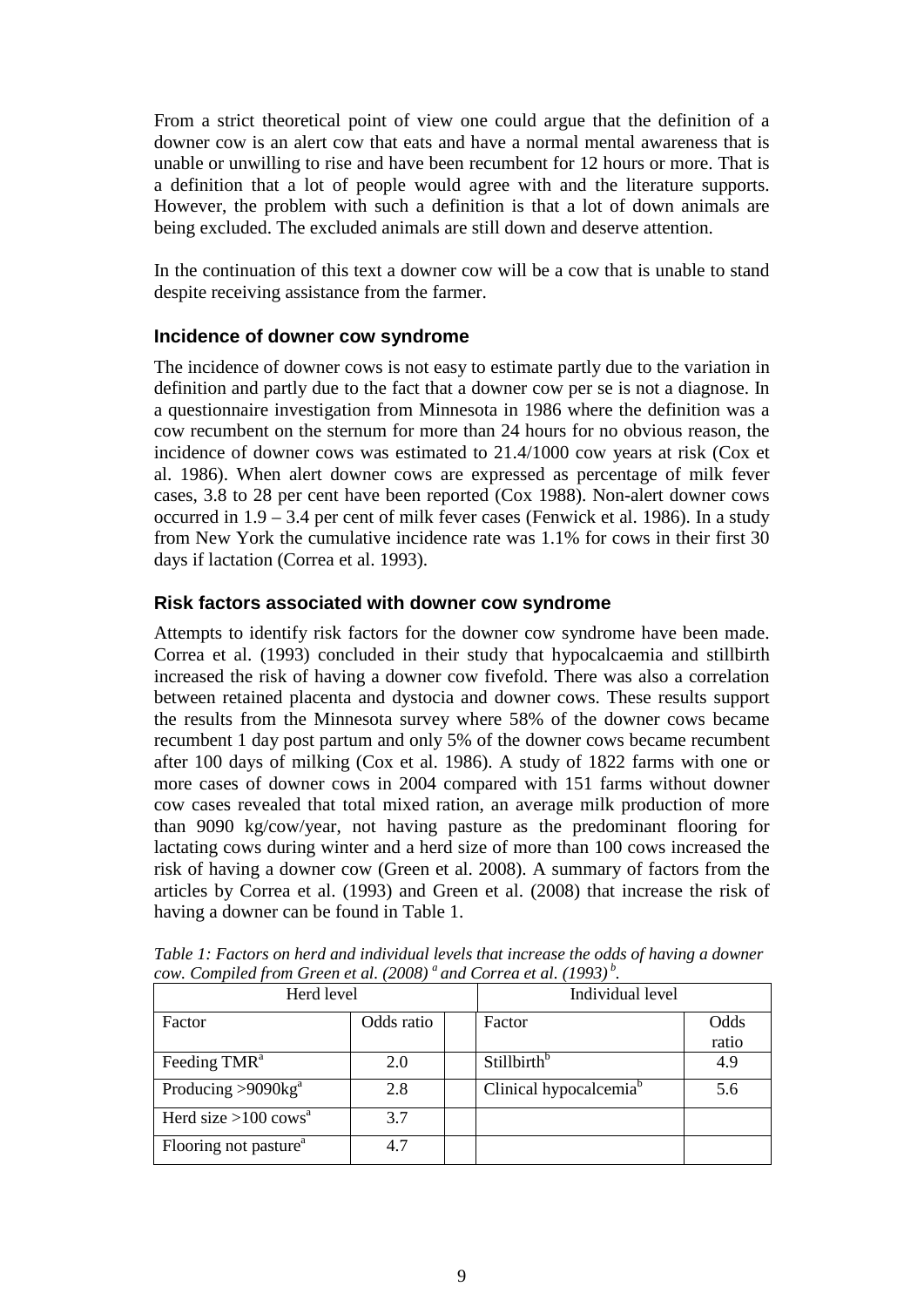# **Pathophysiology**

While examining a downer cow one must always bear in mind that there are often more than one possible diagnose. The primary diagnose is the reason the cow became recumbent, this can be anything from sepsis and endotoxemia to muscle damage and external trauma. The secondary diagnose is related to injuries and lesions that the cow has developed because of her recumbency.

To this day, the publication that best describes the pathophysiology, injuries and lesions related to recumbency was published by Cox et al. in 1982. Sixteen cows were experimentally anesthetised on a 14 mm rubber mat with the right hind leg under the body in a sternal position for 6, 9 or 12 hours. Creatine kinase activity (CK) was measured at 0, 3, 6, 9, 12, 24, 48, 96 and 144 hours after the start of the anaesthesia. Eight of the cows became non-ambulatory downer cows after the anaesthesia, there was no difference in how long the cows had been anaesthetised (6, 9 or 12 hours). CK started to rise after 12 hours and peaked at 24 hours for the ambulatory group and at 48 hours for the non-ambulatory group. There was a significant difference in the CK levels between the ambulatory group and the nonambulatory group at 48 and 96 hours. While being helped to stand one day post anaesthesia all cows in the non-ambulatory group displayed fetlock flexion indicating peroneal paralysis. Necropsy was performed on non-ambulatory cows 10 to 14 days after the anaesthesia and revealed damage to the ischiadicus nerve caudal to the proximal end of femur, discoloration of the nerve and proliferation of connective tissue surrounding it. The nerve was impossible to separate from muscles in the area. Muscles in the right hind limb were pale necrotic and foul smelling, most affected were the *Musculus semitendinosus* and *Musculus gluteus*.

In the discussion of the study (Cox et al. 1982) and in a later article (Cox 1988) pressure damage and compartment syndrome are suggested as likely explanations to why some cows became downers. The term "compartment syndrome" refers to pressure damage within an osteofascial compartment. An osteofascial compartment is a group of muscles that are surrounded by a thick fascia, innerved by the same nerve and performing the same action. In species where the osteofascial compartments have been described they are best developed in the proximal part of the extremities. Increased pressure within an osteofascial compartment can be the result of either external or internal pressure or a combination of the two. External pressure can cause vessel compression, ischemia, leaking vessels and post-compression swelling which leads to increased internal pressure. The pressure within a compartment can be measured with a fluid filled catheter that is connected to a pressure recording device. During the anaesthesia of the previously mentioned cows, pressure was measured in the hamstring muscles the maximum pressure varied from 70 to 90 mm Hg to be compared with the aortic diastolic pressure of 60-80 mmHg. Depending of the position and inclination of the pelvis in relation to the floor the pressure within the muscles varied greatly. For cows in lateral recumbency the pressure in the hamstring muscles were close to zero. The differences in the internal pressure of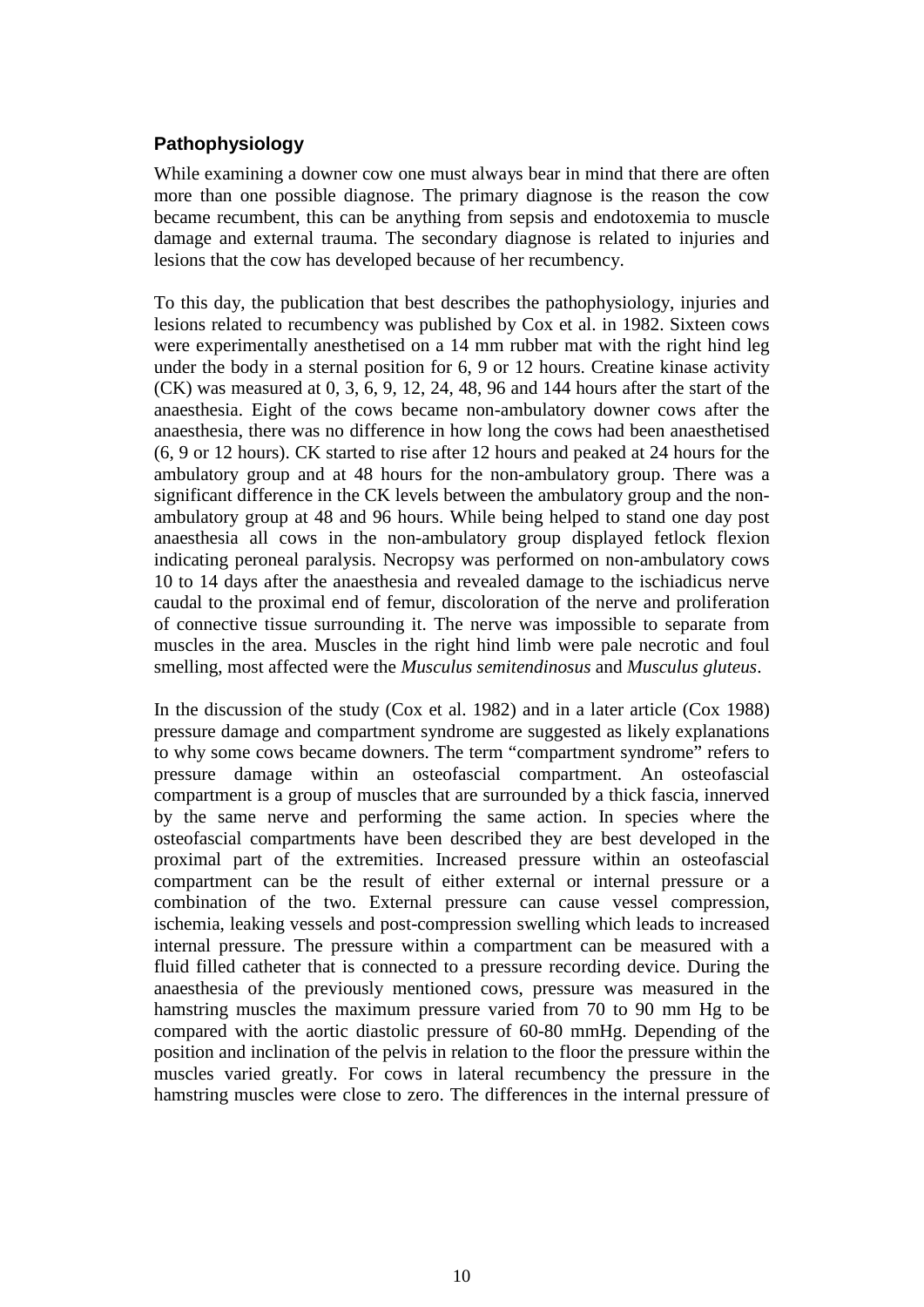the hamstring muscles attributed to the position and inclination of the pelvis would be a logical explanation to why some cows became recumbent after the anaesthesia (Cox 1988).

The necropsy findings of a damaged sciatic nerve on non-ambulatory cows could explain the difficulties for the downer cows to rise. The semimembranosus muscle that is innervated by the sciatic nerve is large, has adductor and hip extension function. The muscle is important in the locomotion apparatus of the cow. Experimental bilateral transection of the obturator nerve (innervating the adductor muscle) and the L6 root of the ischiadic nerve (second largest root of three in the ischiadic nerve) produced an extremely ataxic cow and recumbency, while a transection of the obturator nerve did not make the cow recumbent as long as she was on a non-slippery surface (Cox et al. 1975; Cox 1988).

Different materials have different capacity to absorb and even out the pressure from a recumbent cow. In a case report Cox et al. (1992) reported on sand as bedding for an alert recumbent cow that was down completely for 4 days and unwilling to rise for 40 days. At necropsy the cow did not have any signs of pressure damage and her CK levels during early recumbency did not indicate any muscle damage. Likewise Fenwick et al. (1986) reported on seven non-alert downer cows that had been recumbent on pasture. None of the five that went to autopsy displayed any macroscopic lesions to the muscles behind the stifle. The authors concluded that the lack of lesions was due to the lateral recumbency. An alternative explanation for the lack of lesions could be due to the pasture. Less apparent evidence of pasture as a good bedding for downer cows can be found in the Minnesota survey (Cox et al. 1986). The fact that fewer cases of downer cows occurred during the months when the cows are on pasture indicates that pasture is good bedding for downers.

## **Biochemistry of downer cows**

To use biochemical analyses to evaluate muscle damage and pressure damage in a downer cow is appealing. However results from studies that have evaluated aspartate aminotransferase activity (AST) and CK in downer cows have showed it to be a useful but blunt tool. In Cox experimental study of the pathogenesis of downer cows (Cox et al 1982) there was no significant difference in CK level between the ambulatory and the non-ambulatory group at 24 hours, mean 36 610 and 39 640 U/L respectively. However, there was a significant difference between the ambulatory group and the non-ambulatory group at 48 and 96 hours after anaesthesia, mean at 48 h 12 800 and 41 640 U/L, mean at 96 h 2160 and 16 160 U/L respectively. A New Zealand study of 433 periparturient recumbent cows concludes that CK and AST together with urea and day of sampling are the best combination to predict the recovery of an animal (Clark et al. 1987). This information was used in a model they created to calculate the probability of recovery. They found that CK levels must be correlated to day of recumbency but are only useful between day one and seven. They calculated a 95% critical value for CK and AST. An animal that had a CK or AST value over the 95% critical value had less than 5% chance of survival. Their 95% critical values for CK to predicting the outcome of recumbency are displayed in Table 2. For AST the 95% critical value was 890 U/L for the first seven days (normal range 25-120 U/L). They did point out that AST must be evaluated together with liver enzymes or CK to avoid misinterpretation since hepatocellular damage also will lead to increased serum AST levels (Clark et al. 1987).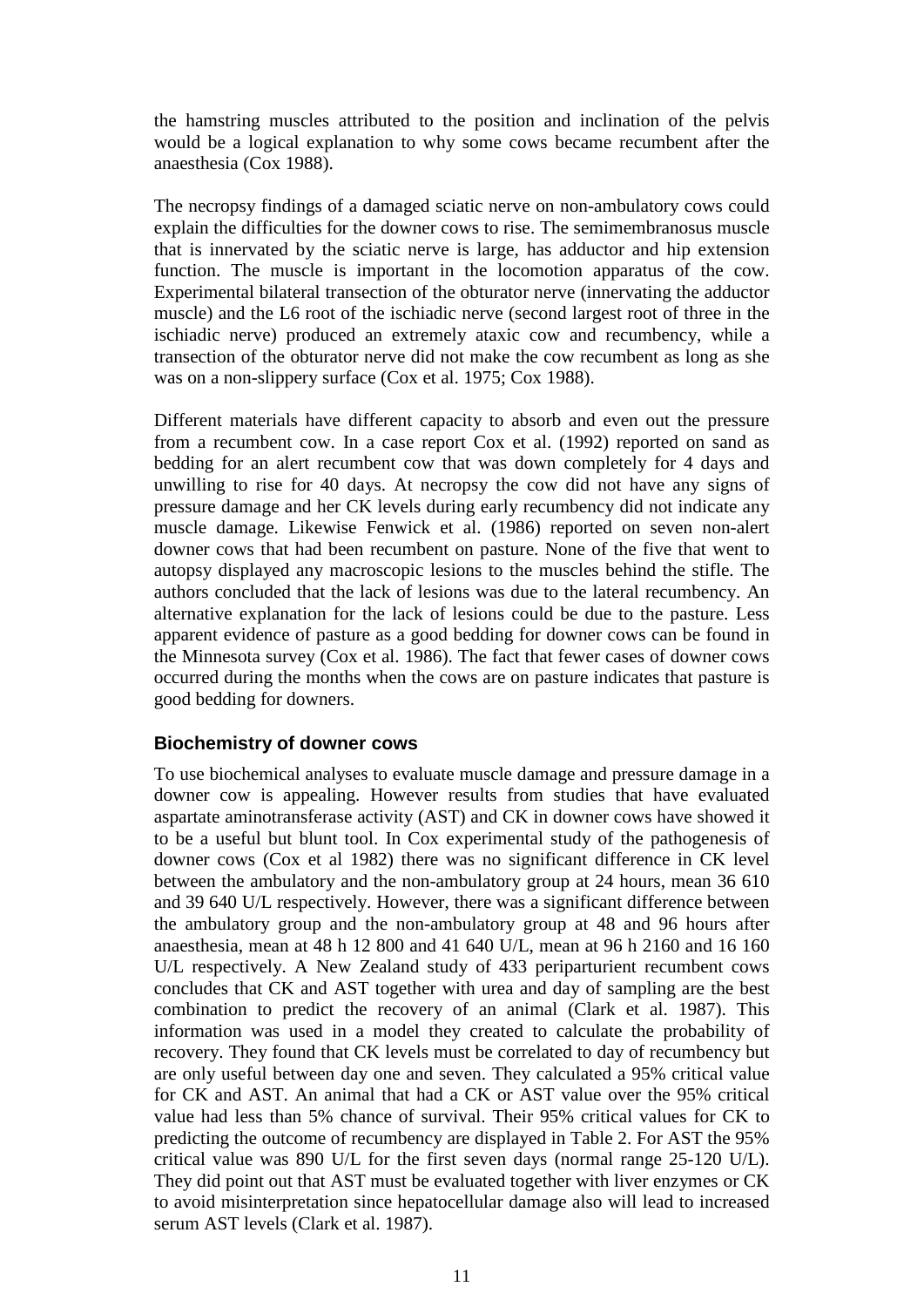Many countries including Sweden are using the SI-unit of katal/L instead of U/L; providing that the conditions are the same i.e. the analysing method is using the same substrate, pH and temperature one U/L equals 0.0167  $\mu$ kat/L and reversed one µkat/L equals 60 U/L.

A German study of 770 recumbent cows with hypocalcemia from five different regions one day before calving to two days post partum concluded that CK and AST are not good indicators to predict the outcome of the treatment (Gelfert et al. 2007). They used CK and AST to calculate positive and negative predictive values since CK and AST were the only parameters that differed significantly in all five regions. The result was a low positive predictive value and a high negative predictive value.

Another attempt to create cut off points, in order to help veterinarians predict the prognostics comes from an Israeli study (Shpigel et el. 2003). They looked at CK, AST and lactate dehydrogenase activity (LDH) on day 1 to 4 of recumbency on 262 downer cows and evaluated the enzymes capacity to predict the outcome. The conclusions they made was that after four days none of the muscle enzymes were good predictors of the outcome. AST was the muscle enzyme that best predicted the outcome, with a cut off value for AST at 171 U/L. The positive predictive value (proportion of subjects with a positive result who are correctly diagnosed) and the negative predictive value (proportion of subjects with a negative test result who are correctly diagnosed) were 85% and 80% respectively when the failure to recover was 37%. Indicating that a downer cow with a value under 171 U/L would have 85% likelihood to recover, and a downer cow with a value over 171 U/L would have 80% likelihood not to recover. The predictive values vary with the disease prevalence (or the recovery prevalence if you only look at downer cows) and need to be corrected for local conditions (Shpigel et al. 2003).

|                | 95% Critical CK value |             |  |
|----------------|-----------------------|-------------|--|
| Days down      | U/L                   | $\mu$ kat/l |  |
|                | 18600                 | 310.6       |  |
| $\overline{2}$ | 16300                 | 272.2       |  |
| 3              | 14000                 | 233.8       |  |
| $\overline{4}$ | 10900                 | 182.0       |  |
| 5              | 8500                  | 142.0       |  |
| 6              | 6200                  | 103.5       |  |
| 7              | 3900                  | 65.1        |  |

*Table2: Critical CK values for recumbent cows modified from Clark et al. 1987. A CK value over the critical value for a specific day indicates less than 5% chance of survival.*

#### **Treatment of downer cows**

Supportive care for a downer cow is essential. It will not only prevent further pressure damage and secondary lesions but will also be an important step towards having a standing cow. However one must stress that obvious reasons for recumbency must be treated before assisted standing is performed. Often the primary diagnose and the secondary lesions need to be treated simultaneously. Green et al. (2008) concluded in their study that recumbency for less than 24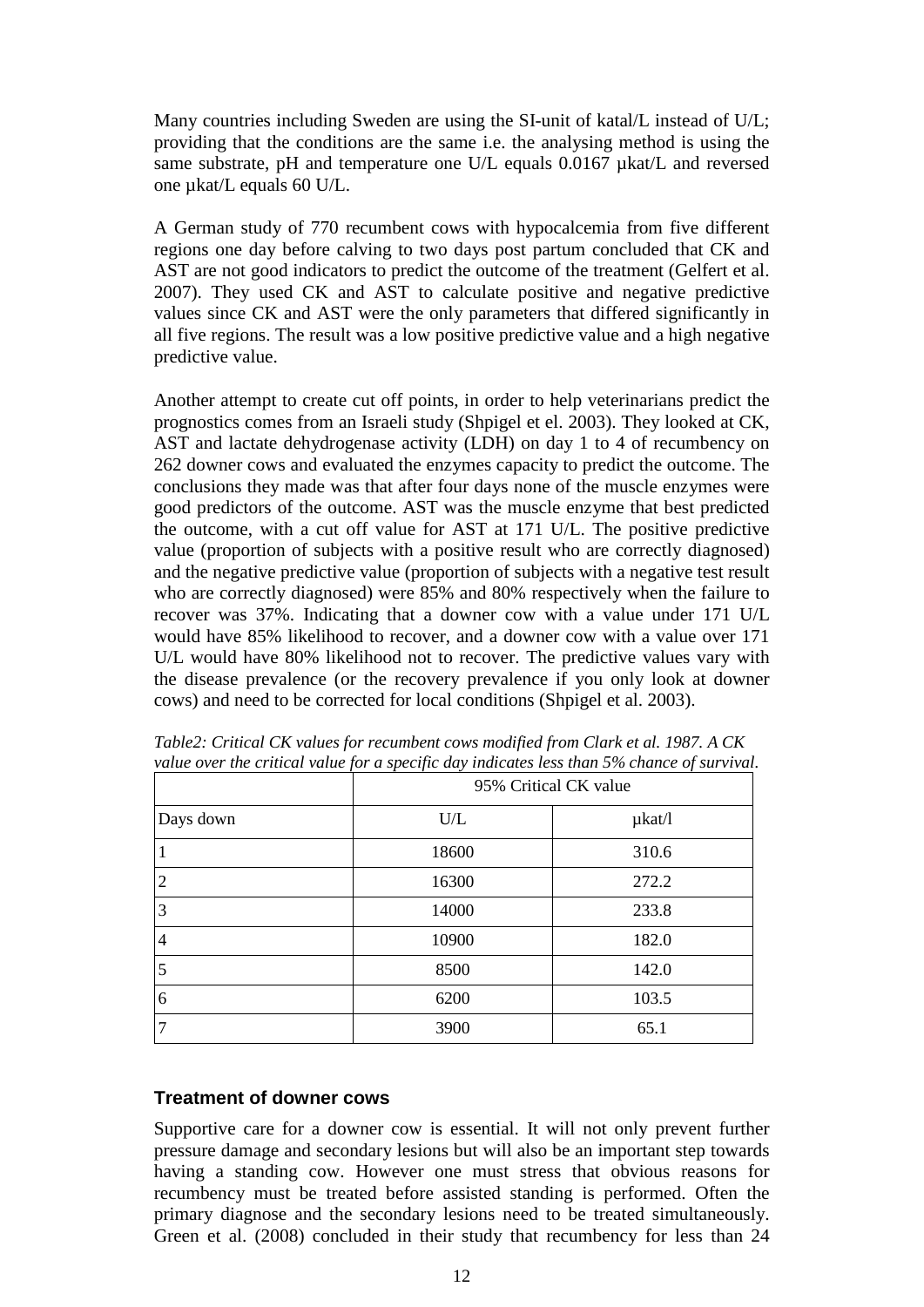hours, treatment with calcium, potassium or phosphorus and cases that not received treatment by a veterinarian before recumbency were more likely to recover. A surprising finding in their study was that repositioning did not increase the likelihood to recover; the authors assumed that the lack of benefit is because the repositioning was initiated too late, or that repositioning was only performed on the most severe cases. Thus their negative results of repositioning should not be interpreted as a negative effect. An overview of important steps when treating a recumbent cow can be found in Figure 1.



*Figure 1: Important steps when treating a downer cow. Primary and secondary diagnose treatments often need to be performed simultaneously and some steps repeated.* 

## **LIFTING TECHNIQUES AND DEVICES**

There are various techniques and devices used to assist a dower cow to stand; hip lifters, inflatable balloons, different types of slings and flotation therapy. Unfortunately very few of these techniques have been evaluated scientifically. Since there are very few articles written about the techniques, a brief explanation will be given and positive and negative effects will be pointed out bases on the authors own experience. A comparison of the different techniques based on the same information is given in Table 3.

## *Hip Lifters*

The hip lifter or hip clamp consists of a straight extendable bar and have two metallic rings attached to each end of it. The rings are placed over the tuber coxae of the recumbent cow and then tightened. The hip lifter is then lifted together with the cow. In the Minnesota survey 75% of the farmers expressed that they had experience with hip lifters and 71% found them useful (Cox et al. 1986). Advantages with a hip lifter are that it is small, easy to use and supports the hind legs that a downer cow normally has difficulties with. A disadvantage is the fixation on the cow. There is a lot of pressure on a small area. If it is attached to hard it can damage the muscle and bones around the tuber coxae. If it is attached too loose the cow will rise a few centimetres but then fall out of the hip lifter with serious skin lesions. In the US patent application for the Aqua Cow tank, Johan Lastein claims that hip lifters have been forbidden because of the terrible injuries to the hip muscle (Lastein 1995) although this claim have not been possible to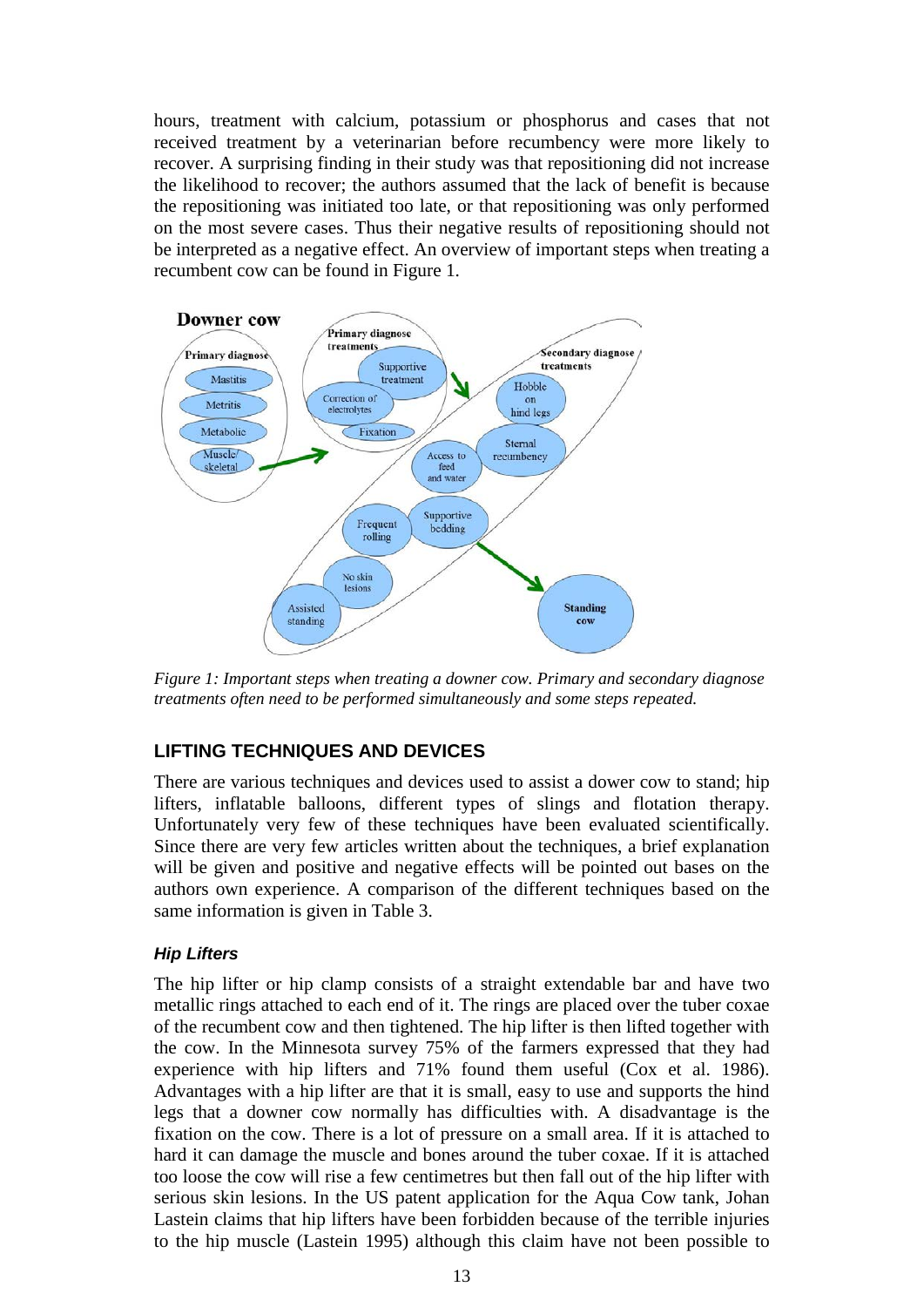confirm. The use of hip lifters varies in different part of the world, in Sweden and the Scandinavian countries they are hardly used at all. In North America and Australia hip lifters are commonly used.

#### *Air bag*

Inflatable air bag, inflatable balloon or a Cow Jack are all different names for lifting devises working with the same principle. It consists of a large cylinder shaped inflatable devise that is being placed under the cow and then inflated. As the pressure in the bag increases the cow rises. An advantage of the air bag is that it is much softer on the animal and not causing any muscle damage. The negative effect of the airbag is that they support the comparatively soft abdomen of the animal leading to compression of the internal organs and the diaphragm, having a negative effect on the respiration (Cox 1988). The author of this text does not have any personal experience with an inflatable air bag but have understood that it is hard to make the animal stand comfortably and that the animal has a tendency to bounce making it hazardous for the people treating it.

Both the hip lifter and the inflatable air bag have the same problem, they don't give enough support for a large cow. In the last 30 years the size of dairy cows have increased significantly resulting in much more weight to be lifted, increasing the risk of damages and suffering for the animal while treated.

## *Sling*

Supportive slings for cows come in various different shapes and sizes. The principle behind it is a mesh or a net that together with straps can be placed under the whole ventral part of the animal, supporting not just the abdomen but also the cranial and caudal part of the body. The sling is then attached to a front end loader or an overhead attachment; there are models that attach to a movable freestanding structure. An advantage is that it gives a better support for the animal and the weight is spread out over a larger surface. A negative aspect of the sling is that it is difficult to install on the animal. There are a lot of straps to fit. The authors experience is limited; the overall impression is that straps work well but the animal does not appear as comfortable in reality as in theory.

## *Flotation*

Flotation as a technique to help downer cows was developed in the late 1970ies by the Dane Johan Lastein after that he himself had undergone a treatment based on the same principles (Down-Cow) (Figure 2 and 3). To get the recumbent cow in to the flotation tank she is rolled up on a mat that is dragged in to a tank with removable front and rear doors, the doors are then sealed and water is put into the tank (Down-Cow; Smith et al. 1997). Even though the technique is fairly new, first reported by a veterinarian in 1982 there have been several publications made (Smith et al. 1997; Burton et al. 2009; Giudice and Gianesella 2010) reporting 37- 46% positive result. Negative aspects of the technique is the difficulty to get the cow in to the tank, the large amount of warm water that is needed and the risk of creating hyperthermia or hypothermia in the animal. The advantage is that the cow can stand comfortably for a long period and the flotation force created by the water is evenly spread.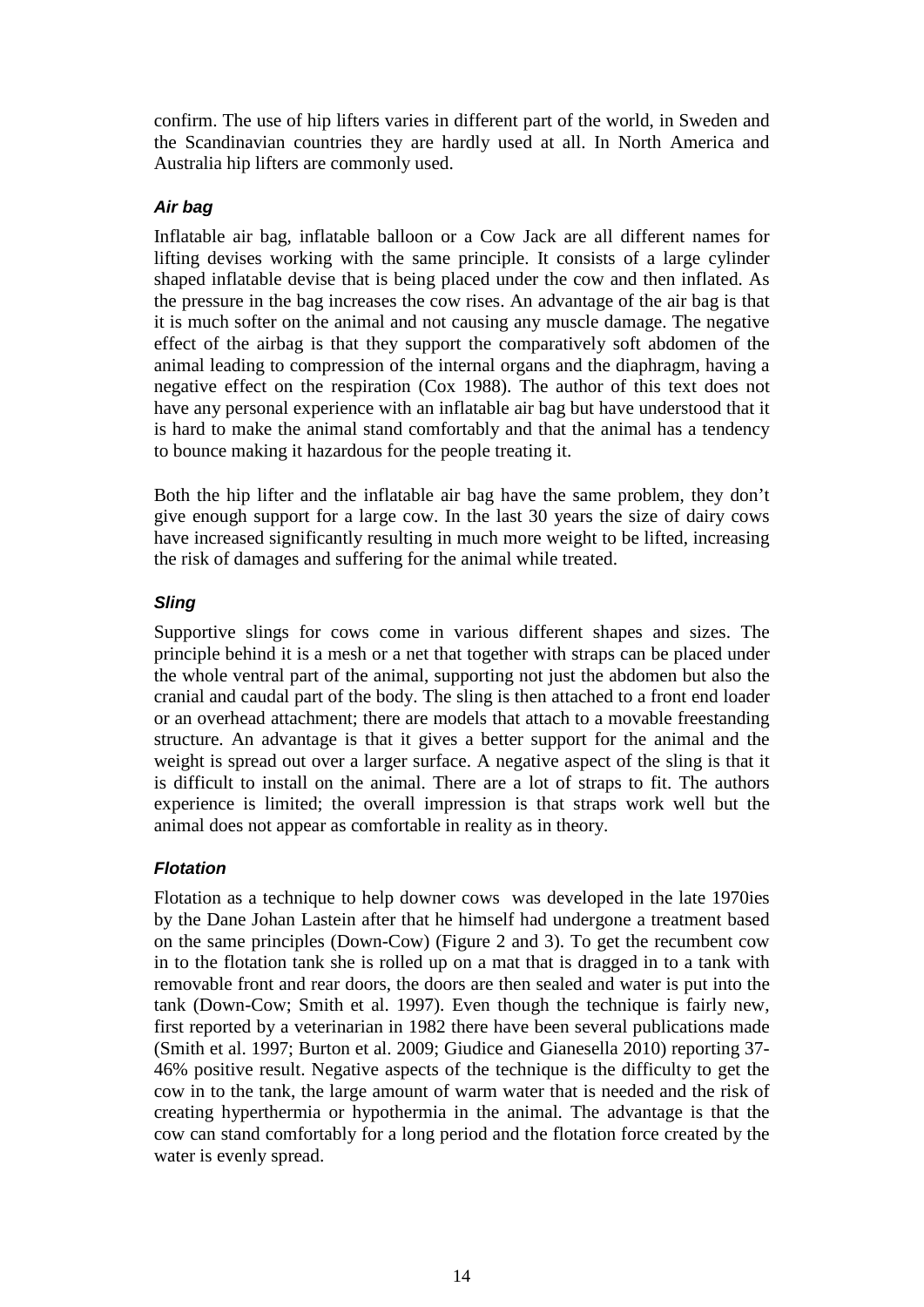|                          | Hip lifter | Air bag | Sling | Flotation |
|--------------------------|------------|---------|-------|-----------|
| Cost                     | $+$        | $++$    | $+$   | $+++$     |
| Effect on<br>marginal DC | $++$       | $+$     | $++$  | $+++$     |
| Effect on<br>severe DC   | $+$        | $+$     | $+$   | $++$      |
| Animal<br>comfort        | $+$        | $+$     | $++$  | $+++$     |
| Easy to install          | $+++$      | $++$    | $+$   | $+$       |
| Time<br>demanded         | $+$        | $++$    | $++$  | $++$      |
| Movable                  | $+++$      | $++$    | $+++$ | $++$      |
| Easy to use              | $+++$      | $++$    | $++$  | $++$      |

*Table 3: Comparison of different lifting devises for downer cows, DCindicates downer cow.*

#### **IN DEPTH DESCRIPTION OF FLOTATION**

A flotation tank resembles a small container on wheels with removable front and rear doors (Figure 2). The tank volume is about 3000 L and the dimension is roughly; length 2.5 m, height 1.25 m and width 1.25 m. The first obstacle is to get the cow into the tank. That is usually done by rolling her onto a mat that can be pulled or winched into the tank with the doors removed. The doors are then put in place and seal with a rubber gasket. When the cow is in the tank her head should be held tightly to prevent that she inhales water or tries to rise too early. Injuries to the tail should also be avoided. The water needs to be put in rapidly otherwise there is risk for injuries if the cow tries to rise too early. It will take approximately 2500 L of water to float a cow. The water temperature is important lukewarm water is recommended. If the water is too warm the cow will develop hyperthermia and if the water is too cold she may develop hypothermia. When the tank is half to 2/3 full the cow can be encouraged to rise. If she rises too early there will not be enough buoyancy when she stands. When the cow stands it is important to evaluate her comfort and standing behaviour. A cow that is not standing comfortably might suffer from untreatable injuries, e.g. hip-luxation, severe neurological injuries or fracture. A cow that have been recumbent for a day or two might find it physical demanding to stand and won't be able to stand long. Clinical signs like trembling or discomfort in a previously comfortable cow can be signs of fatigue. As long as the cow is comfortable she can stay in the water for 6 to 8 hours. Flotation therapy for longer periods (up to 24 hours) has been reported (Smith et al. 1997). However concidering the normal behaviour of a cow flotation for more than 8 hours is not physiological. After treatment it is essential that the cow exits the flotation tank slowly on a non-slippery surface. Hobblers on the hind legs to prevent to cow from slipping are always recommended on downer cows and important to prevent accidental injuries especially when exiting the flotation tank.

The supportive force that is acting on a body in water is the buoyancy. Buoyancy is the upward thrust from the water that is creating an apparent decrease in the weight while the body is immersed. Archimedes principle states that, the upward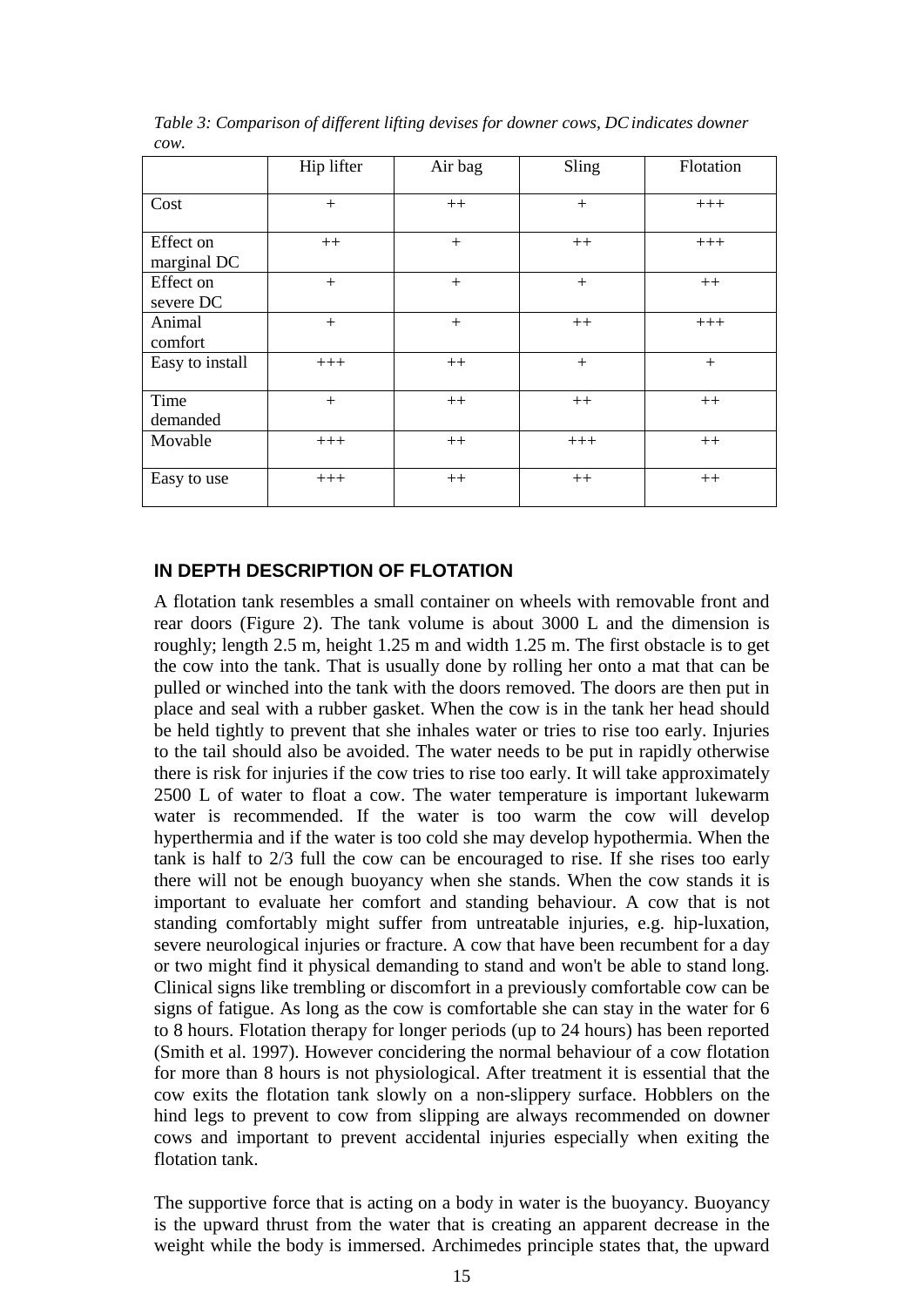thrust is equal to the weight of the fluid displaced. The amount of displaced water depends on the density of the body relative to the density of water. There have been studies on dogs on the amount of bodyweight born by the animal when immersed in water as a percentage of the bodyweight on land. When the water was at the level of the lateral condyl (distally) on the femur the dog carried 85% if its bodyweight, and when it was in level with the greater trochanter (proximal) of femur the dog carried 38% of its bodyweight (Millis et al. 2004; Levine et al. 2010).

A cow that is standing in a flotation tank has approximately half the femur below the water level, depending on the size of the cow. With the assumption that the bovine body has the same density as the canine body it implicates an apparent 15- 62% reduction in weight for the animal to carry.



*Figure 2 and 3: A flotation tank from Aqua Cow Rise System and a cow standing in a flotation tank. With permission from Aqua Cow Rise System.*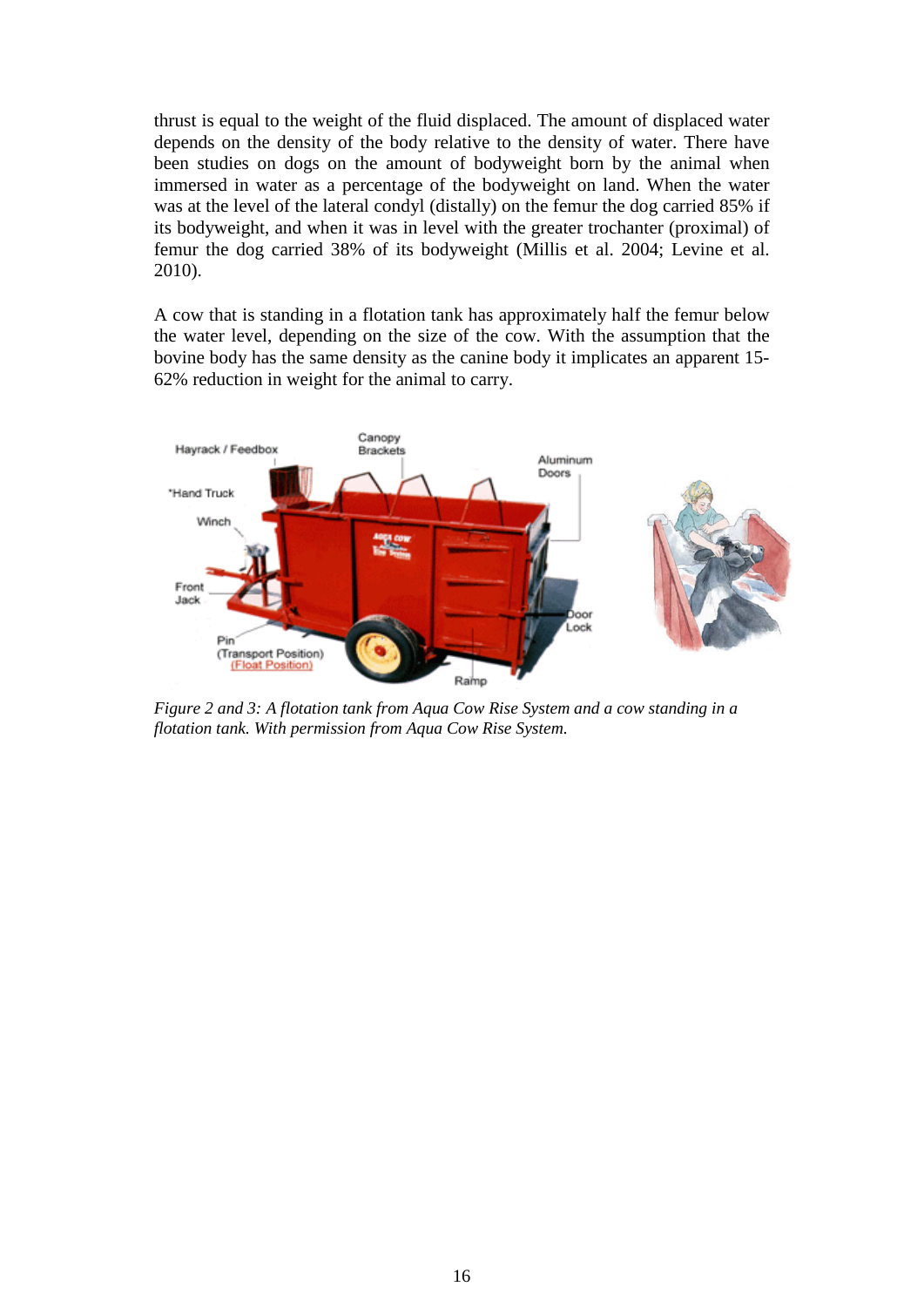# **AIMS**

The aim of this retrospective study was to use medical records from downer cows treated with flotation therapy at the Large Animal Clinic at the Faculté de Médecine Vétérinaire at Université de Montréal to evaluate the efficiency of the treatment and what factors that can be used to predict the outcome for cows treated with flotation therapy.

# **MATERIALS AND METHODS**

With the help from the billing system records of all patients that had spent at least one day in the flotation tank between the  $12<sup>th</sup>$  of June 2006 and the  $4<sup>th</sup>$  of April 2011 were retrieved from the archive. This gave 368 medical records; out of these 13 contained no information about the patient.

The medical records from recumbent cows that spent at least one day in the flotation tank were summarised in a dataset containing: medical record number, date of arrival to the clinic, day of departure from the clinic, number of days at the clinic, number of days treated with flotation therapy, cost for the client, if an autopsy report is available, diagnose /diagnoses, if a complete blood count at arrival is available, if a biochemistry report at arrival is available, the values of AST, CK, calcium (Ca), potassium (K), phosphorus (P), carbon dioxide (CO<sub>2</sub>) and betahydroxybutyrate (BHB) at arrival, days recumbent before arrival and if the cow had been lifted with another lifting device before arrival. All haematology and biochemistry analyses were performed at the University laboratory. An illustration of the dataset is given in Table 4.

| $A \nu u \Delta \nu u$ . |                 |                   |            |              |          |
|--------------------------|-----------------|-------------------|------------|--------------|----------|
|                          |                 |                   | No of days | No of days   | Cost for |
|                          | Date of arrival | Date of departure | in the     | in flotation | client   |
| Patient no               | DD/MM/YYYY      | DD/MM/YYYY        | hospital   | tank         | CAD      |
|                          |                 |                   |            |              |          |
| 12345                    | 15/03/2011      | 17/03/2011        | 2          |              | 694.96   |
| 12346                    | 17/01/2011      | 17/01/2011        |            |              | 432.61   |
|                          |                 |                   |            |              |          |

*Table 4; Example of information from the dataset, containing a summary of the medical record for cows treated with flotation therapy between the 12<sup>th</sup> of June 2006 and the 4<sup>th</sup> April 2011.* 

| Survivor/ | Necropsy         |                |                      |                      |
|-----------|------------------|----------------|----------------------|----------------------|
| non-      | report available | Days down      | Method of lifting at |                      |
| survivor  | Y/N              | before arrival | the farm             | Diagnose             |
|           |                  |                |                      |                      |
| S         |                  |                | Hip-lifter           | Mastitis Q4, myosite |
|           |                  |                |                      | Metritis, peroneal   |
| N         |                  |                |                      | paralysis            |

|         | CBC at   Biochemistry at |            |         |        |        |       | CO <sub>2</sub> |            |
|---------|--------------------------|------------|---------|--------|--------|-------|-----------------|------------|
| arrival | arrival                  | <b>AST</b> | СK      | Ca     | P      | mmol/ | Total           | <b>BHB</b> |
| Y/N     | Y/N                      | U/L        | U/L     | mmol/L | mmol/L |       | mmol/L          | umol/L     |
|         |                          | 3587       | 148 309 | 1.72   | 2.09   | 3.18  | 29.4            | 2745       |
|         |                          | 2460       | 106 484 | 4.24   | 3.87   | 7.08  | 11.9            | 748        |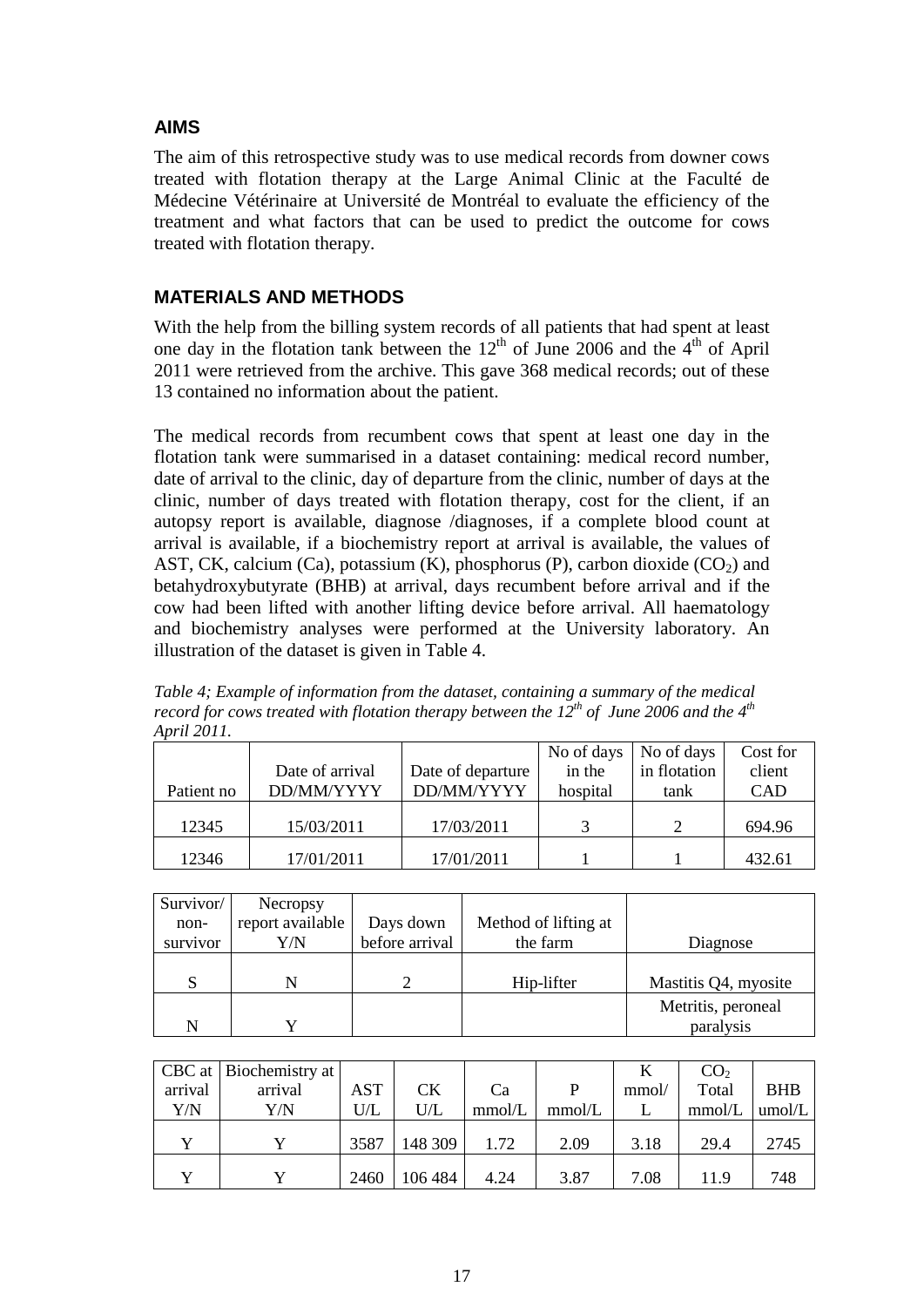# **RESULTS**

In total 368 cows were treated with flotation therapy for at least one day during the study period. The numbers of cases treated varied from 54 cases in 2007 to 91 cases in 2009, with an average of 76 cases per year for the four whole calendar years where data were available.

The overall survival rate for recumbent cows treated with flotation therapy during the study period was 57%; varying from 43% to 70% over the years (Figure 4).



*Figure 4: Survival rates and number of cases treated per year with flotation therapy for*  at least one day between the  $12^{th}$  of June 2006 and the 4<sup>th</sup> of April 2011. *\*data for the whole year not available.* 

Recumbent cows treated with flotation therapy for at least one day between the  $12<sup>th</sup>$  of June 2006 and the  $4<sup>th</sup>$  of April 2011 were presented to the clinic over the whole year; the distribution is given in Figure 5. There was a variation in the number of cases presented to the clinic per month and the survival rate varied from 47% to 70% per month.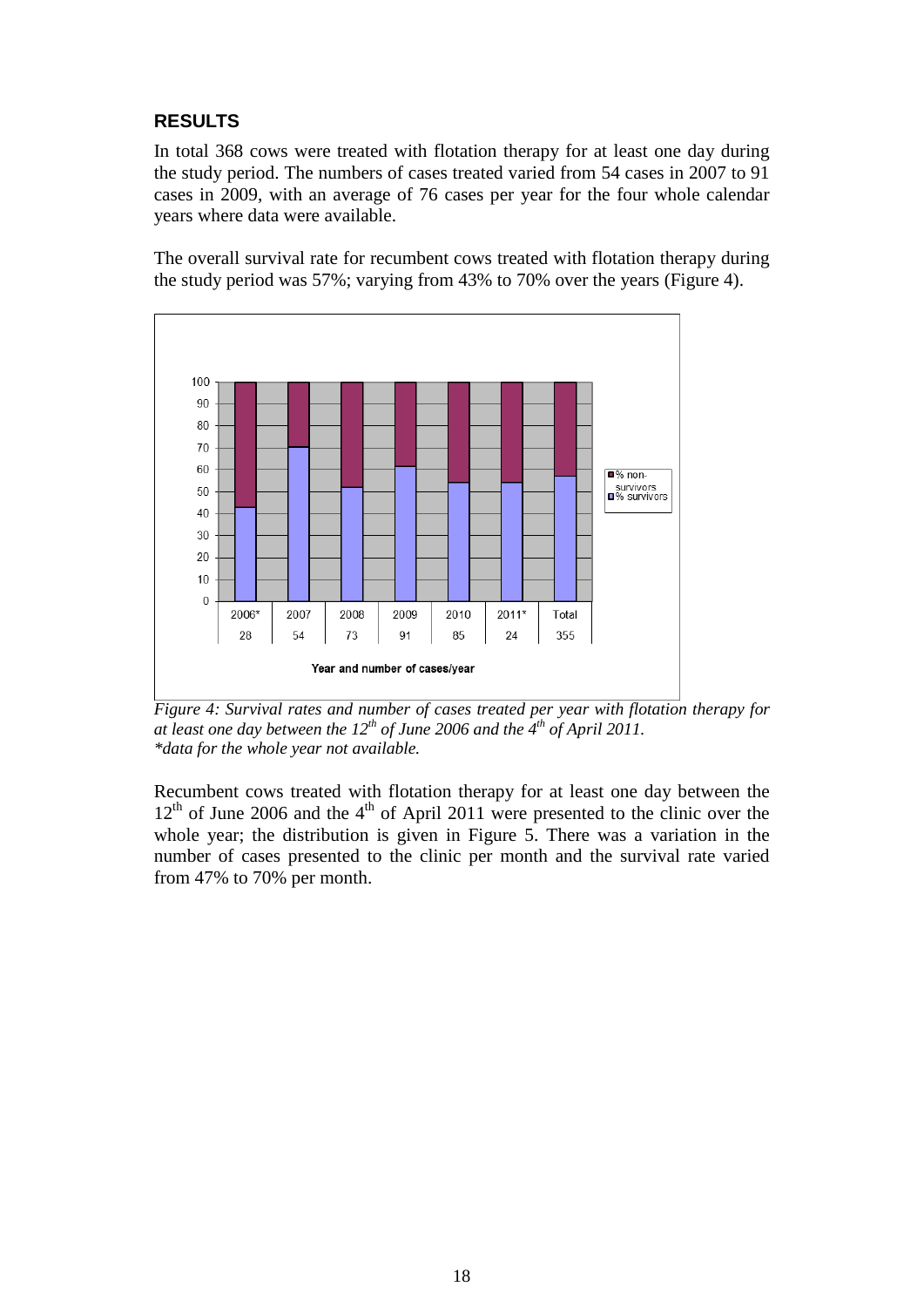

*Figure 5: Distribution of total number of cases, survivors and non-survivors per month for 355 cases that received at least one day of flotation therapy between the 12th of June 2006 and the 4th of April 2011. \*data for the whole month not available for six years.*

The majority of cases, 67%, received  $\leq$  3 days of flotation therapy. Information about number of days of flotation therapy needed and survival rate per day is given in Table 5. One hundred and one cases (28%) needed only one day of flotation therapy before they either rose and stood on their own or were diagnosed non treatable. Only 18 cases (5%) were treated with flotation therapy for more than seven days. There was some variation in survival rate for cows treated with flotation therapy for less than seven days. For cows treated with flotation therapy for seven days or more there was a larger variation in survival rate, most likely due to the small number of animals. None of the animals that were treated with flotation therapy for more than 10 days survived.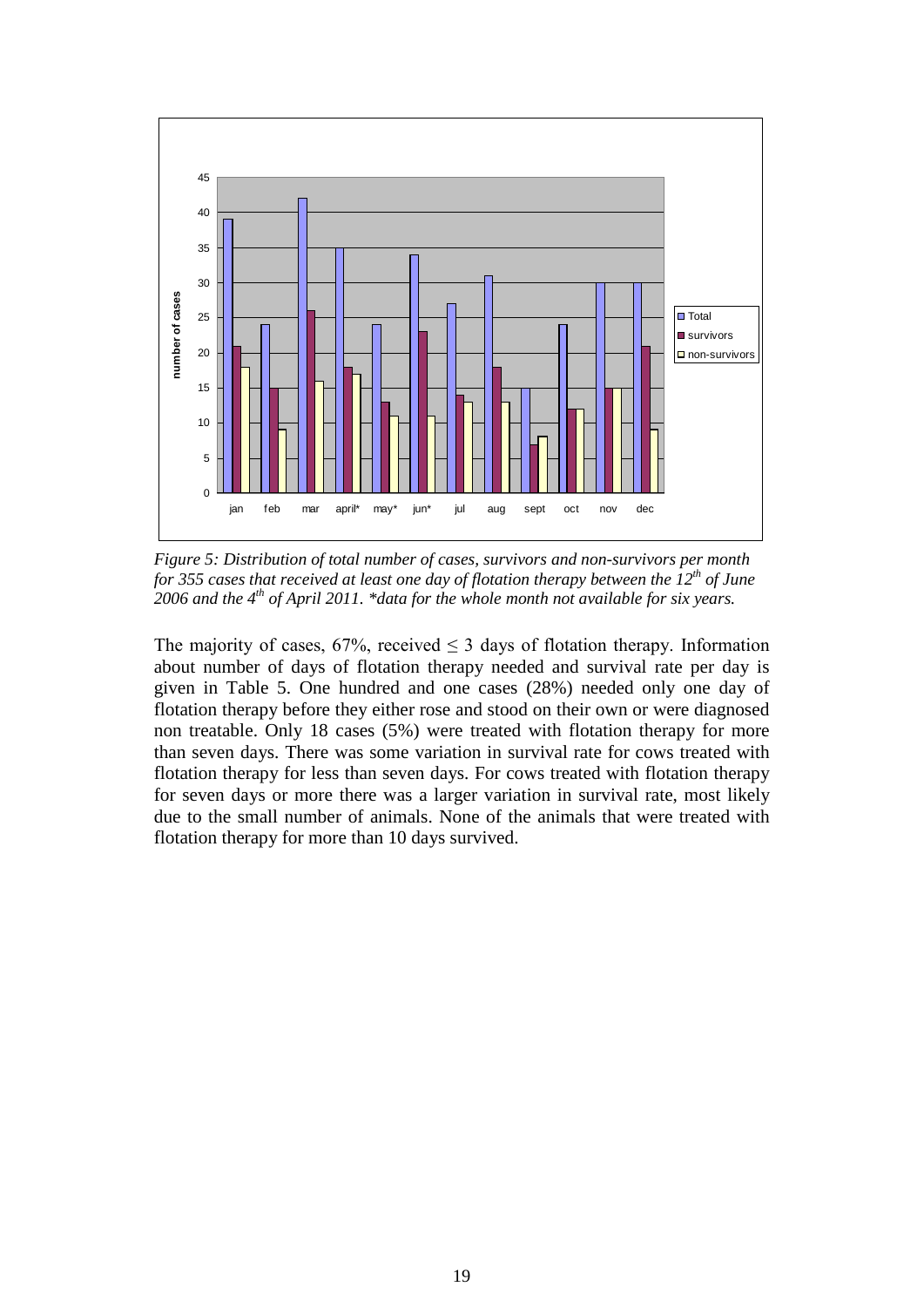| Days treated   |                 |                |                    |
|----------------|-----------------|----------------|--------------------|
| with flotation |                 | Number of      |                    |
| therapy        | Number of cases | survivors      | Survival rate in % |
|                | 101             | 55             | 54.5               |
| 2              | 71              | 40             | 56.3               |
| 3              | 66              | 46             | 69.7               |
| 4              | 44              | 24             | 54.5               |
| 5              | 29              | 16             | 55.2               |
| 6              | 14              | 9              | 64.3               |
| 7              | 12              | 4              | 33.3               |
| 8              | 7               | 5              | 71.4               |
| 9              | 4               | $\overline{2}$ | 50.0               |
| 10             | $\overline{2}$  | $\overline{2}$ | 100.0              |
| >10            | 5               | $\Omega$       |                    |
| Total          | 355             | 203            | 57.2               |

*Table 5: Days of flotation therapy received, number of survivors and survival rates for 355 cases treated at the clinic between the 12th of June 2006 and the 4th of April 2011.* 

For 155 cases information on the length of recumbency before arrival to the hospital was available. The majority of these, 66% had been recumbent for less than four days and less than 5 % had been recumbent for more than seven days. There was an apparent decrease in survival rate with increasing number of days recumbent, although this difference was not statistically significant ( $p > 0.05$ ; Chi square test). There was a large variation in survival rate for cows that have been recumbent for more than seven days, probably due to the small number of cases that had been recumbent so long.

In order to make the diagnoses visible they were categorised into seven different categories; infectious, musculoskeletal, nerve, metabolic, gastrointestinal, other and not known. The infectious category includes cases that were diagnosed with mastitis, metritis or an infective process elsewhere. The musculoskeletal category contains cases that suffer from hip-luxation, fracture, arthritis, myosite, myopathy and similar lesions. Nerve injuries such as nerve paralysis and nerve paresis that does not origin from the central nervous system were categorised under nerve. The metabolic category contains cases with a metabolic disorder that create a measurable change in the peripheral blood composition such as hypocalecemia, acetonemia and electrolyte alterations. The gastrointestinal category contains cases that were diagnosed with displaced abomasum, diarrhea, abomasal ulcers and similar diagnoses. The category with other includes cases that did not fit in any of the other categories. Examples of diagnoses in the category other are; dermatological problems, retained placenta, teat fibrosis and lymphoma. Cases with no diagnose noted in the medical record and cases with an uncertain diagnose were categorised under not known. The number of cases in each category and the survival rate for each category are shown in Figure 6.

Many cases had several diagnoses and were subsequently divided into several categories. In total the 355 cases had 587 different diagnoses. 199 cases were placed in one category, 95 cases were places in two different categories, 48 cases were placed in three different categories, 11 cases were placed in four different categories and two cases were placed in five different categories. A case was never placed twice in the same category.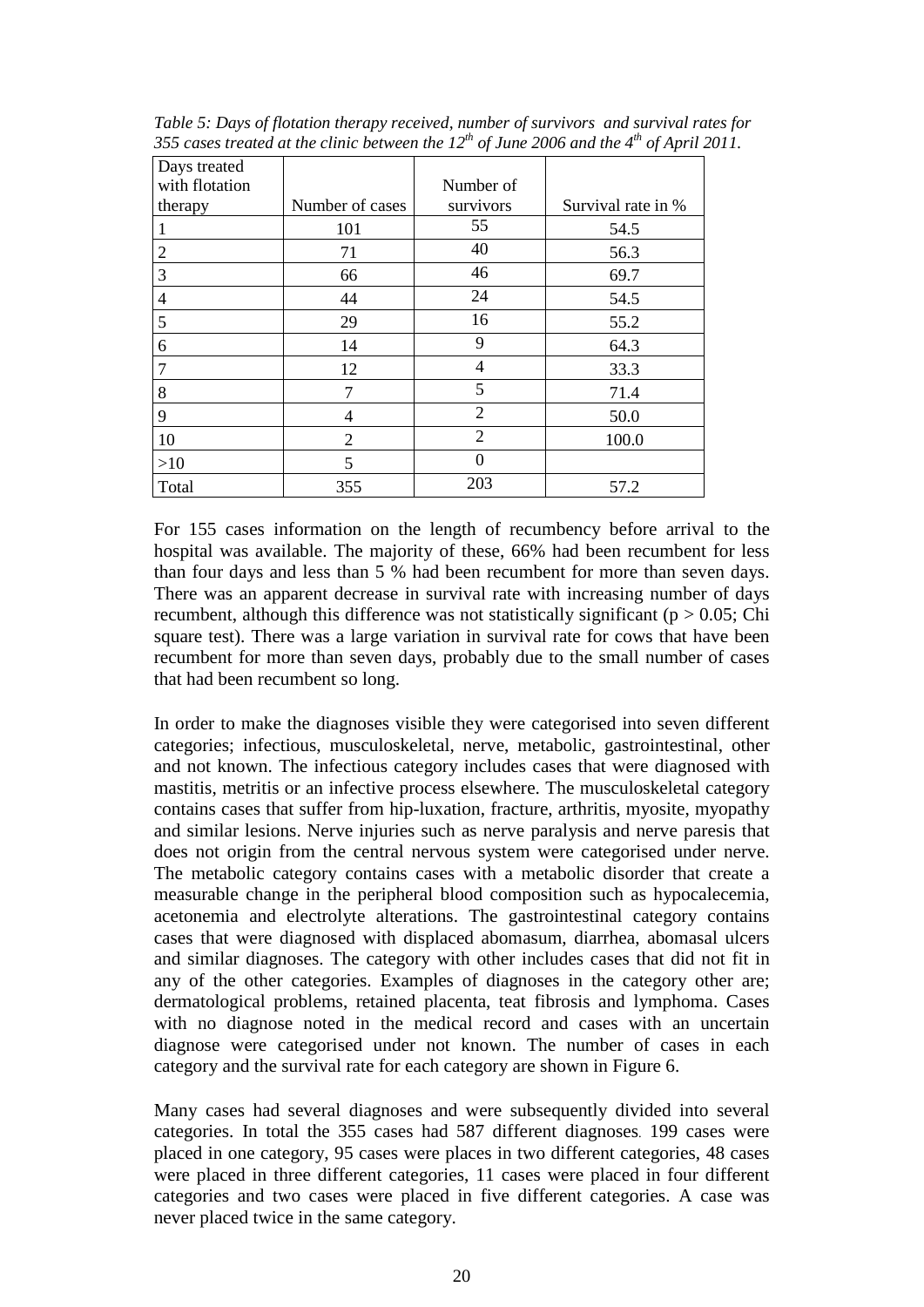

*Figure 6: Categories of diagnoses for 355 cases with 578 different diagnoses and survival rate for each category. The cases were treated with flotation therapy for at least one day between the 12<sup>th</sup> of June 206 and the 4<sup>th</sup> of April 2011.* 

For 342 cases a serum biochemical analysis, including AST, CK, Ca, P, K,  $CO<sub>2</sub>$ and BHB, was made upon arrival. The Ca, P and K values for survivors and nonsurvivors are shown in a box plot in Figure 7. There was no significant difference between survivors and non-survivors in relation to their Ca, P and K values (Pvalues 0.85, 0.30 and 0.76, respectively, in two sided t-tests.



*Figure 7: Box plot of Ca, P and K values at arrival for survivors and non-survivors for 342 cases treated with at least one day of flotation therapy between the 12th of June 2006 and the 4th of April 2011. Showing the median, confidence interval for the median, first quartile and third quartile in the box, max and min values as whiskers and outliers as stars.* 

The CK and AST values were not normally distributed and where therefore logarithmically transformed before being analyzed. A box plot of the log-CK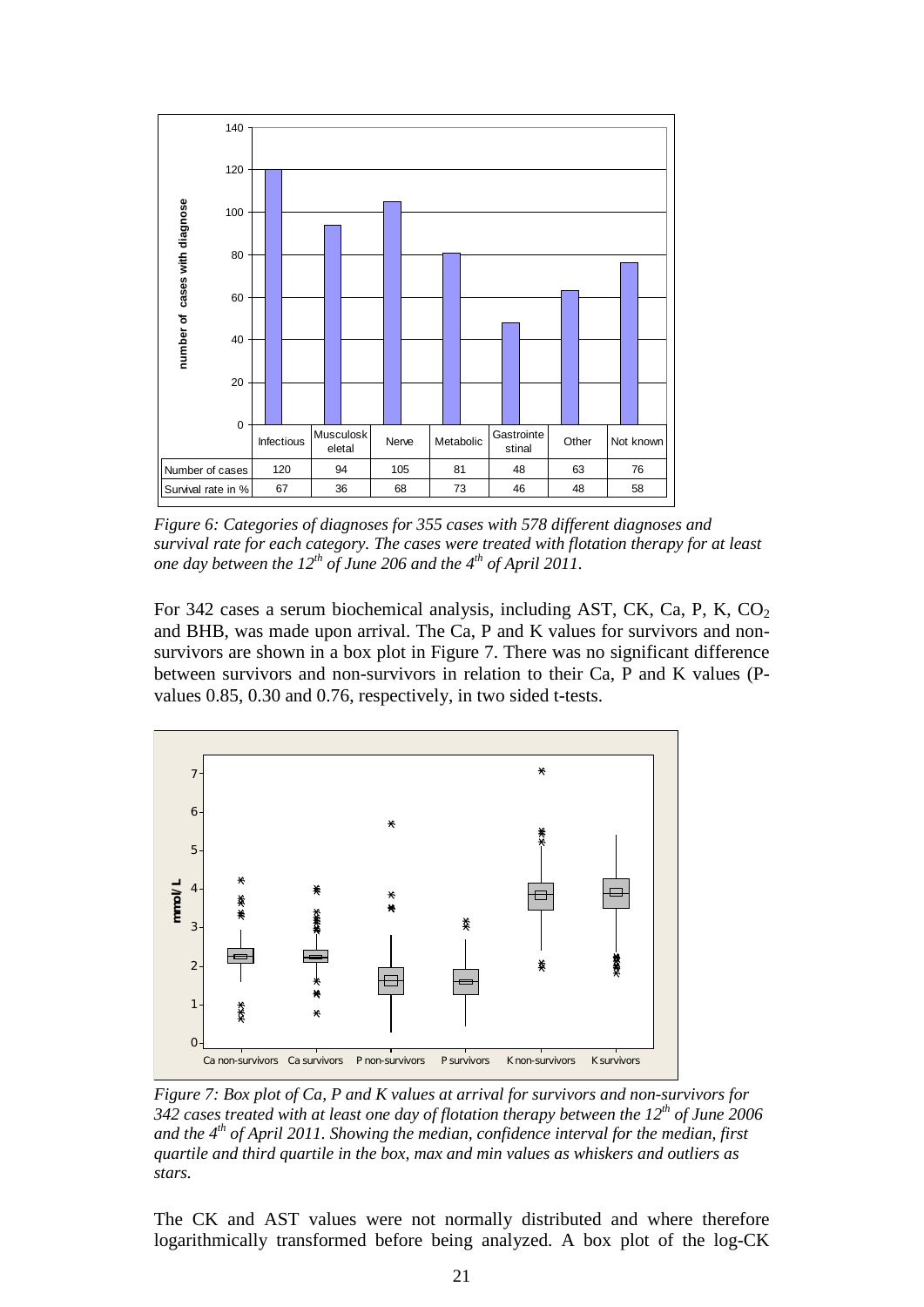values at arrival for survivors and non-survivors is shown in Figure 8. A twosided t-test of the data gave a T-value of 4.72 and a P-value of  $< 0.001$  indicating a significant difference between survivors and non-survivors.



*Figure 8: Box plot of CK values at arrival for survivors and non-survivors for 342 cases treated with at least one day of flotation therapy between June 2006 and April 2011. Showing the median, confidence interval for the median, first quartile and third quartile in the box, max and min values as whiskers and outliers as stars.*

A box plot of the log-AST values at arrival for survivors and non-survivors are shown in Figure 9. A two-sided t-test for the data gave a T-value of 4.90 and a Pvalue of  $< 0.001$  indicating a significant difference between survivors and nonsurvivors.



*Figure 9: Box plot of AST values at arrival for survivors and non-survivors for 342 cases treated with at least one day of flotation therapy between the 12th of June 2006 and the 4th of April 2011. Showing the median, confidence interval for the median, first quartile and third quartile in the box, max and min values as whiskers and outliers as stars.*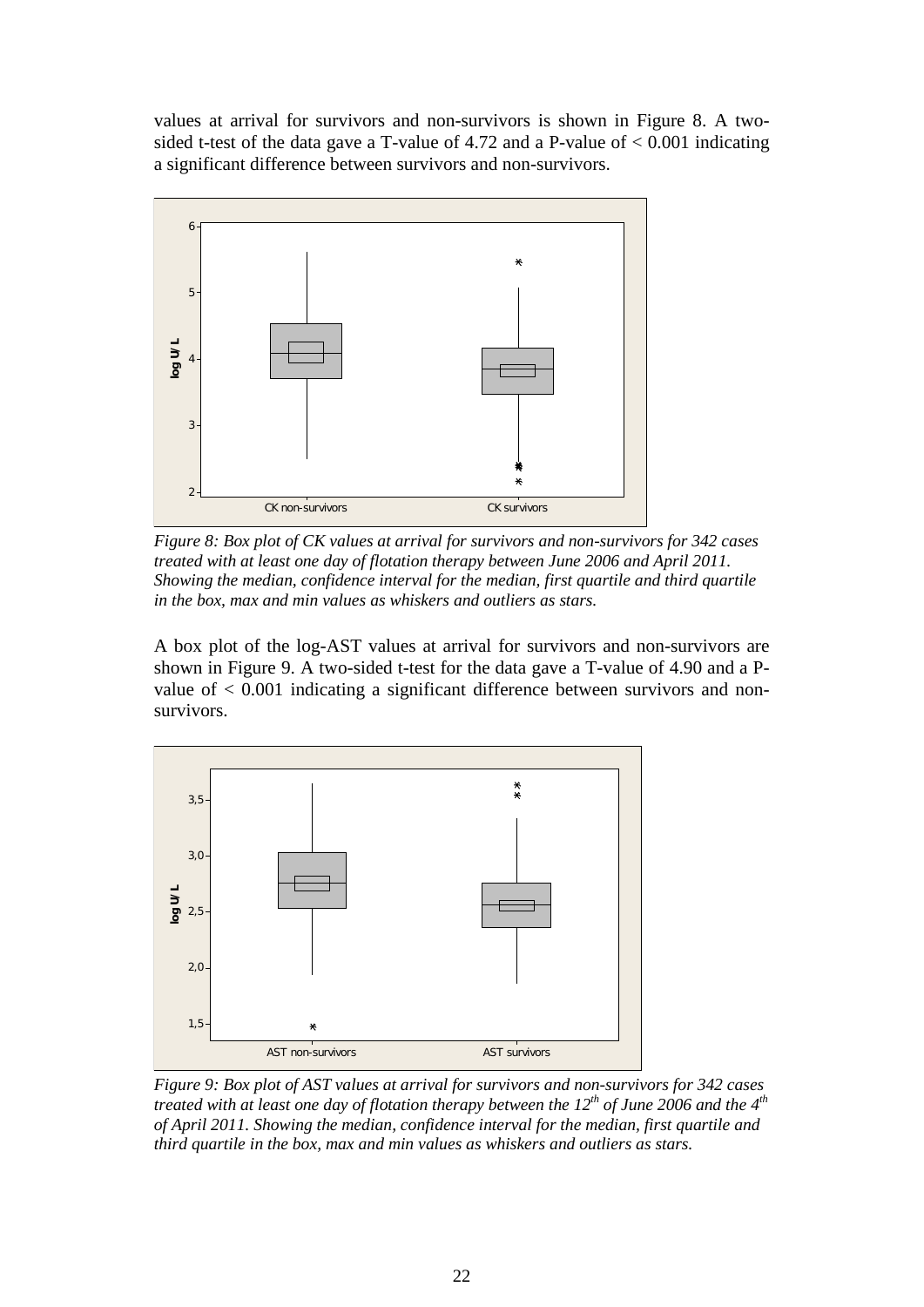#### **DISCUSSION**

The overall survival rate for recumbent cows treated with at least one day of flotation therapy at the Large Animal Clinic at the Faculté de Médecine Vétérinaire during the time period for this study was 57%. This can be compared with the 33% survival rate for downer cows reported in the Minnesota survey (Cox et al. 1986) and 39% survival rate reported from New Zealand (Clark et al. 1987). When those studies were done flotation therapy was not available as a treatment technique. Previous reports on recovery rates for cases treated with flotation therapy are 46% and 37% (Smith et al. 1997; Burton et al. 2009). Considering that the survival rate 2007 was 70% and the fact that the nonrecovery rate for the first day in the tank was 45% draw attention to the importance of a complete clinical examination before assisting the cow to stand. Doing a complete clinical examination of a recumbent cow can be challenging but is extremely important in order to save the animal from the suffering of a futile rising attempt and to initiate adequate treatment.

As previously described the fact that a cow stays recumbent can induce pressure damage and make her recovery impossible. Therefore, a recumbent cow should be helped to her feet as soon as her general condition allows. Even though Cox et al. (1992) showed that a recumbent cow on good bedding (sand) doesn't get pressure damage one could easily argue that the longer the cow stays recumbent the greater is the risk of developing pressure damages. The recovery rate for recumbent cows decreased from 76% on day one to 19% on day four in the study by Shpigel et al. (2003). Although there was an apparent decrease in survival rate with increasing days recumbent before arrival in the present study, this was not statistically significant. One reason for this might be that the patients were treated at a hospital and only the more severe cases are being referred. Another explanation can be that too few cases were included in the study.

Organizing diagnoses into categories is a useful way of visualising what the patients are suffering from. However, one should be careful when drawing conclusions from this type of data. Although it is not uncommon that a recumbent cow has several diagnoses, it should be noted that the cases included in the present study were treated in a university hospital. The patients received several clinical examinations per day from students and veterinarians which might explain why so many different diagnoses were identified. Some of the diagnoses were probably direct related to the recumbency while others were not.

In this study infectious, musculoskeletal and nerve injuries were the most common diagnose categories. Approximately one third of all the cases had a musculoskeletal or a nerve injury and 26% of all the cases were diagnosed with an infectious process. As a comparison, the three most common primary diagnoses from the study of recumbent cows by Shpiegel et al. (2003) were milk fever, dystocia and mastitis. Supposedly most cases in the nerve category have developed their lesions as a sequel to recumbency, however drawing these conclusions without information from an autopsy report is perilous. For the infectious and musculoskeletal category it is impossible to draw conclusions about the reason for the injuries, whether the cow is recumbent because of an infection or if the infection have developed because of the recumbency.

Survival rate for the different categories varied from 36% for the musculoskeletal category to 73% survival rate for the metabolic category. These survival rates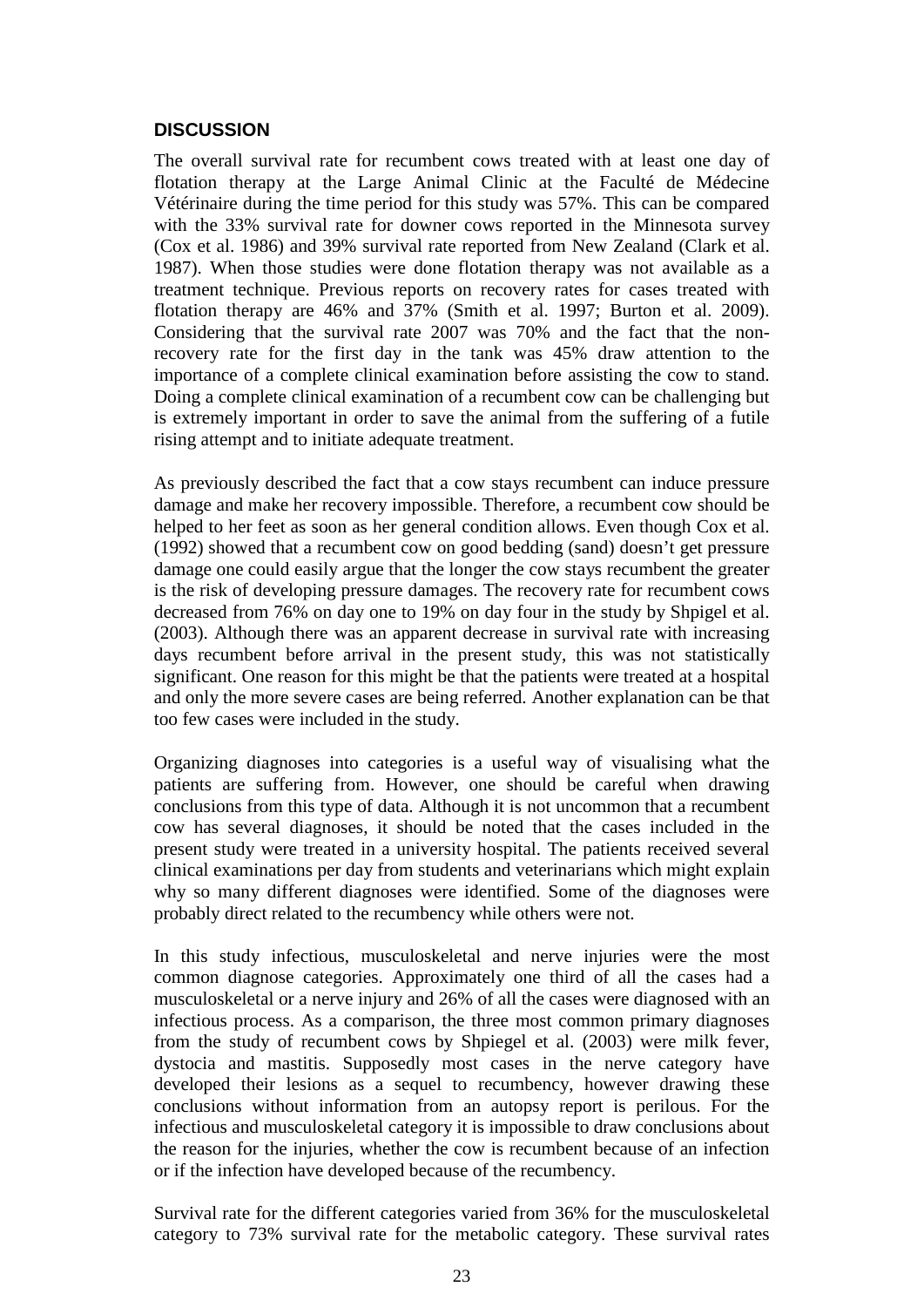could be expected for large animals, a metabolic disturbance is relatively easy to adjust with intravenous injections while a musculoskeletal injury in one limb greatly increase the weight borne by the other limbs and thus making it more difficult for the cow to rise.

In the metabolic category 57 out of the 81 cases had an electrolyte disturbance, representing 70% of the cases in that category and 16% of all cases. A possible explanation to the small percentage of cases with electrolyte disturbances could be that they were treated in a referring hospital; cases with electrolyte disturbance may have received treatment on farm by the local veterinarian and only being referred when not responding to treatment.

Metabolic disorders and recumbent cows is not an unusual combination. Milk fever is one of the most common reasons for cows to become recumbent. There are indications that milk fever cases with less severe hypocalcaemia, serum calcium levels of  $\geq$  1.7 mmol/L, have higher risk of becoming downer cows (Ménard and Thompson 2007). Clark et al. had a similar result in their study, recumbent cows with blood calcium levels within or close to the reference range were less likely to recover (Clark et al. 1987). Ménard and Thompson argued that apparent milk fever cases with normal Ca levels actually might have suffered from unobserved trauma around parturition. Hypokalemia as a reason for recumbency has been reported e.g. by Peek et al. (2000) and has been associated with muscle weakness (Sattler et al. 1998).

Hypophosphatemia has been reported as a complicating factor for milk fever cases. Results from Ménard et al. (Ménard and Thompson 2007) indicate that milk fever cases with hypophosphatemia have a higher risk of becoming downer cows. In contrast to their results Clark et al. found a reversed correlation between serum phosphorus levels and likelihood to recover in periparturient recumbent cows, cases with low serum phosphate levels were more likely to recover (Clark et al. 1987). Burton et al. had result similar to those from Clark et al. in their study of downer cows treated with flotation therapy, non-survivors had higher serum phosphate concentration; this was however only true for the group that were less than two weeks post partum (Burton et al. 2009). In this study there was no significant statistical difference in blood Ca, P or K values between survivors and non-survivors. A possible explanation for this can be that there was a variation in time after calving among the cows; information on days in milking was not available in the dataset.

Creatine kinase is found primarily in heart and muscle tissue and the serum levels increase rapidly after muscle damage. This makes it a potential indicator for pressure damage and predictor for the outcome of recumbency. One problem with CK as a predictor is the short half life of CK in serum, an estimated half life of two to four hours have been reported (Clark et al. 1987). Another problem is that an elevated CK activity can be the result of heart disease. Normal parturition and even more in the case of dystocia also result in increased serum CK. The serum CK values after a complicated calving are normally not higher than the reference value. The potential use of CK as a predictor for recumbency has been explored by others. In the induced recumbency experiment by Cox et al. the authors did not promote CK as a predictor for the outcome (Cox et al. 1982). In their study the CK values were highly variable at 12 and 24 hours after anaesthesia and a statistically significant difference between ambulatory and non-ambulatory cases occurred only at 48 and 96 hours after anaesthesia. They concluded that muscle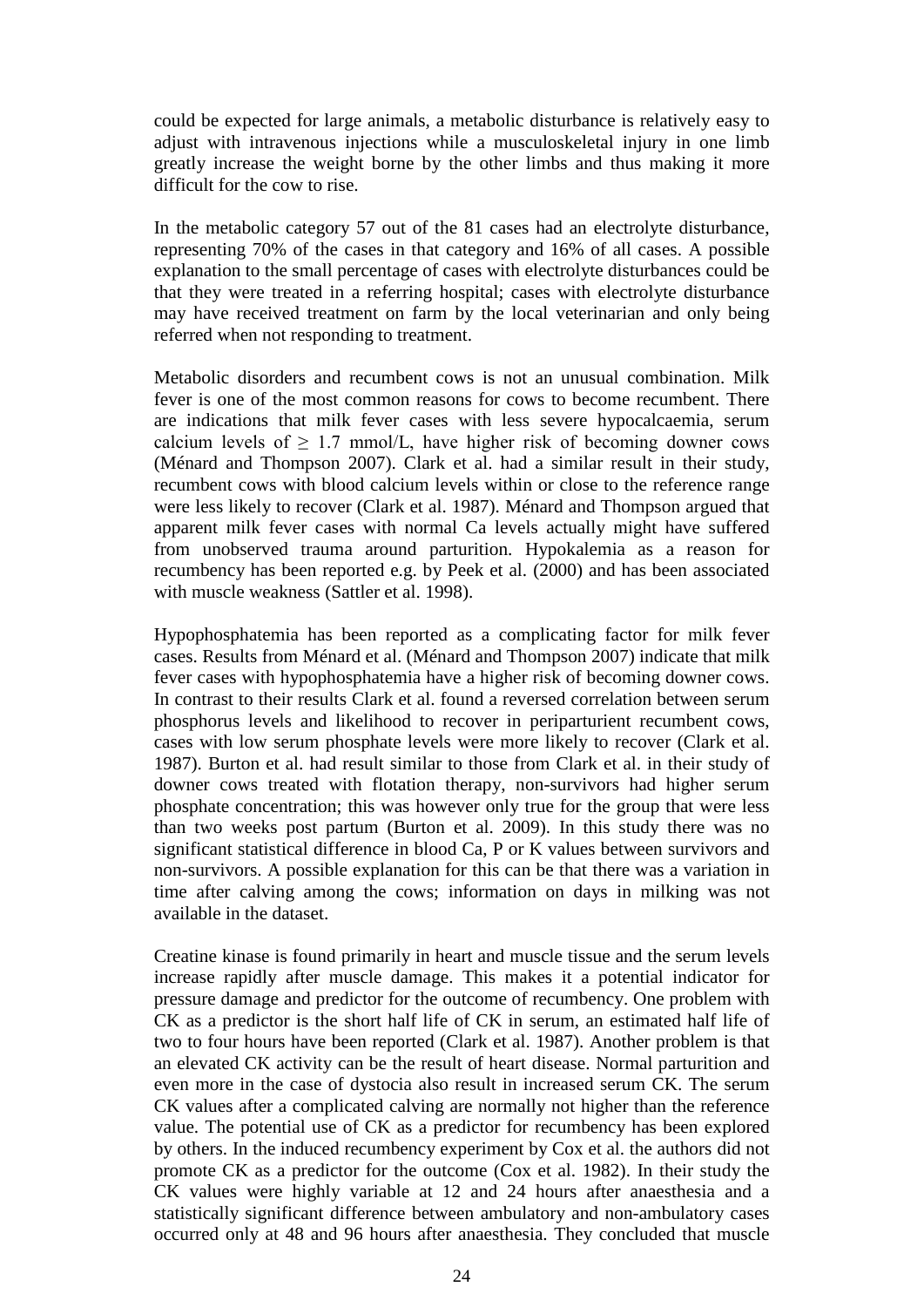damage alone was not the reason for recumbency and therefore CK should not be used to predict the outcome. Clark et al. did use CK as a potential predictor for recumbency (Clark et al. 1987). For CK to be useful as a predictor they stressed that the CK value have to be put in correlation with day of recumbency, and that after seven days down no biochemical analysis is good as a predictor. Shpigel et al. also used CK to predict the outcome of recumbent cows (Shpigel et al. 2003). They had a critical CK value of 34 305 U/L in their study and no animal with a higher value survived, they also had a 95% critical value of 16 000 U/L indicating that an animal with a higher CK value have 5% chance of survival. In the present study time did not allow to calculate a predictive value for CK but the significant difference that do exist between survivors an non-survivors suggests that the data can be used to calculate cut-off and a predictive values. Making the data interesting since it would be the first publication of a predictive value for cows treated with flotation therapy.

Aspartat aminotransferase is, like CK, a useful enzyme to evaluate muscle damage. It is however not as muscle specific as CK and hepatocellular damage can also result in increased serum activity. AST has been explored as a potential outcome predictor for recumbent cows. Being both positive and negative factors are the slow release of AST from damaged muscle cells and the long half life, the slow release from damaged cells implies that a sample taken too early could be misinterpreted. Results for AST from Shpigel et al. have been described previously in this paper; in short they showed that with serum activity higher than 171 U/L the cow had 80% likelihood not to recover. They also had a critical value of 694 U/L and no cow with a higher value recovered. Their predictive value for AST was significantly better at predicting the outcome compared to the CK and LDH predictive values (Shpigel et al. 2003). Clark et al. calculated a 95% critical value for AST to 890 U/L for the first seven days of recumbency in their study of periparturient recumbent cows, indicating that a cow with a higher value only had 5% chance of survival (Clark et al. 1987).

In the present study there were 68 cows that had AST values over 890 U/L upon arrival and 23 of them survived giving a survival rate of 34%. Likewise 110 cases had a CK value over 16 000 U/L at arrival and 44 of these survived giving a survival rate of 40%, 15 survivors had a CK value over 35 000 U/L at arrival to be compared with the maximal cut of value of 34 305 U/L reported by Shpigel et al. (2003). This shows that flotation therapy can be used to save cases that otherwise would have a guarded prognosis.

#### **ACKNOWLEDGEMENT**

The author would like to thank all the personnel working at the Large Animal Clinic in Saint-Hyacinthe not only for enlightening my time in Quebéc but also for having the patients with my language difficulties. The author also thanks Sandy Ingraham at Aqua Cow Rise Systems for giving the permission to use pictures from them. The author is thankful for the scholarship from the Gulli Strålfeldt fund and the Gustav Brunfälts donation fund and very thankful for all the support, comments and feedback from my supervisors.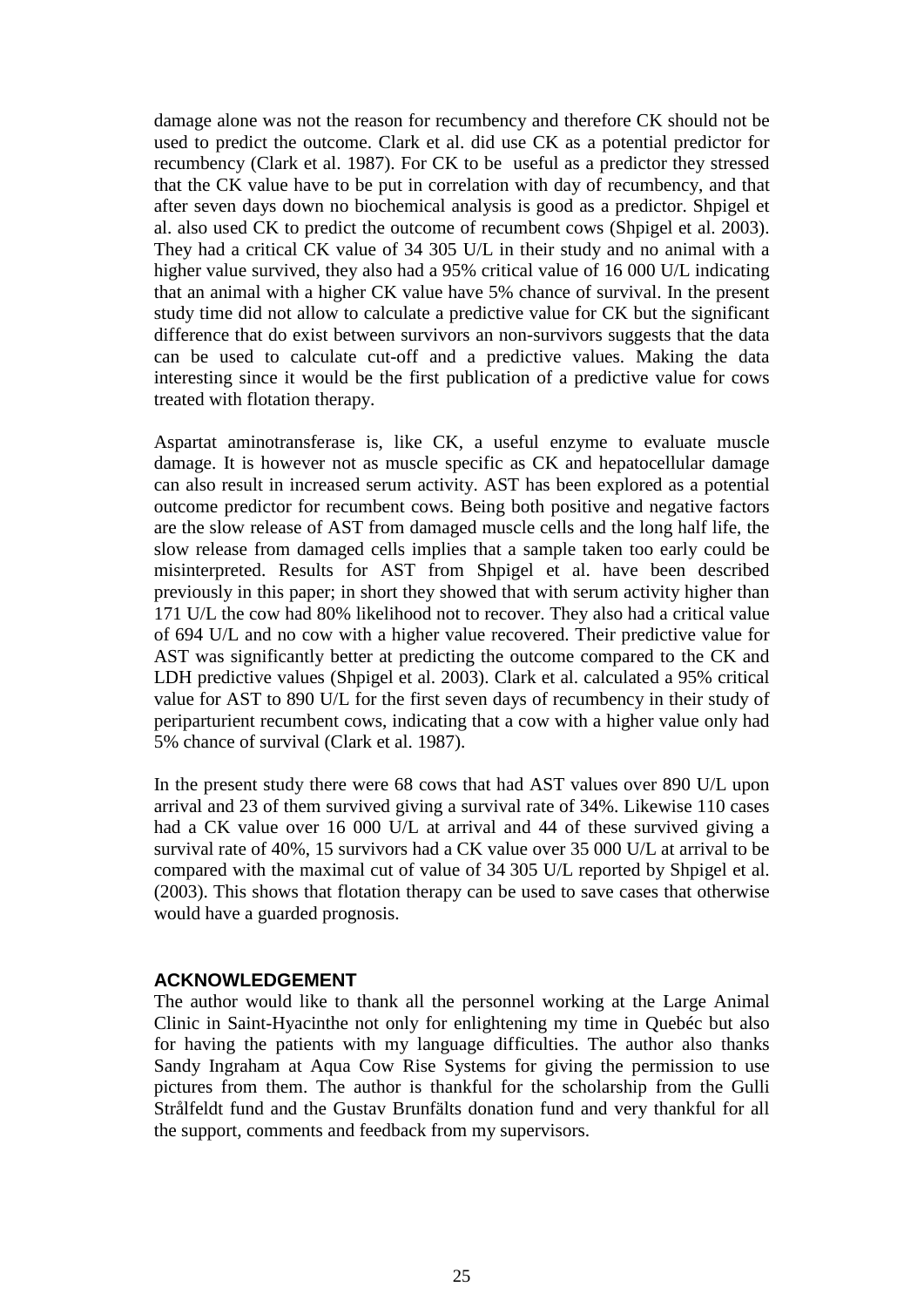#### **REFERENCES**

- Björsell, K. A., P. Holtenius, et al. (1969) Studies on parturient paresis with special reference to the Downer cow syndrome. *Acta Veterinaria Scandinavica* **10**(1): 36-43.
- Burton, A. J., D. V. Nydam, et al. (2009) Prognostic indicators for nonambulatory cattle treated by use of a flotation tank system in a referral hospital: 51 cases (1997-2008). *Journal of the American Veterinary Medical Association* **234**(9): 1177-1182.
- Clark, R. G., H. V. Henderson, et al. (1987) The ability of biochemical and haematological tests to predict recovery in periparturient recumbent cows. *New Zealand Veterinary Journal* **35**(8): 126-133.
- Correa, M. T., H. N. Erb, et al. (1993) Risk factors for downer cow syndrome. *Journal of Dairy Science* **76**(11): 3460-3463.
- Cox, V. S. (1988) Nonsystemic causes of the downer cow syndrome. *The Veterinary Clinics of North America. Food Animal Practice* **4**(2): 413-433.
- Cox, V. S., J. E. Breazile, et al. (1975). Surgical and anatomic study of calving paralysis. *American Journal of Veterinary Research* **36**(4 Pt.1): 427-430.
- Cox, V. S. and R. S. Marion (1992) Sand as a bedding for a downer cow. *The Veterinary record* **130**(4): 74-75.
- Cox, V. S., W. E. Marsh, et al. (1986). Downer Cow Occurrence in Minnesota Dairy Herds. *Preventive Veterinary Medicine* **4**(3): 249-260
- Cox, V. S., C. J. McGrath, et al. (1982) The role of pressure damage in pathogenesis of the downer cow syndrome. *American Journal of Veterinary Research* **43**(1): 26-31.
- Down-Cow, "http://www.downcow.com/index.php."
- Fenwick, D.C. (1969) Parturient paresis (milk fever) of cows. I. The response to treatment and the effect of the duration of symptoms. *Australian Veterinary Journal* **45**:111.
- Fenwick, D. C., W. R. Kelly, et al. (1986) Definition of a non-alert downer cow syndrome and some case histories. *The Veterinary Record* **118**(5): 124-128.
- Gelfert, C. C., I. Alpers, et al. (2007) Factors affecting the success rate of treatment of recumbent dairy cows suffering from hypocalcaemia. *Journal of Veterinary Medicine Series A* **54**(4): 191-198.
- Giudice, E. and M. Gianesella (2010) Hydro-physiotherapy in the "downer cow"26 rehabilitation. *Large Animal Review* **16**(3): 125-131.
- Green, A. L., J. E. Lombard, et al. (2008) Factors associated with occurrence and recovery of nonambulatory dairy cows in the United States. *Journal of Dairy Science* **91**(6): 2275-2283.
- Lastein, J. (1995) Method and system for treatment of larger animals. United States Patent (Patent Number: 5,394,836).
- Levine, D., D. J. Marcellin-Little, et al. (2010) Effects of partial immersion in water on vertical ground reaction forces and weight distribution in dogs. *American Journal of Veterinary Research* **71**(12): 1413-1416.
- Ménard, L. and A. Thompson (2007) Milk fever and alert downer cows: does hypophosphatemia affect the treatment response? *Canadian Veterinary Journal* **48**(5): 487-491.
- Merck (2010) The Merck Veterinary Manual. Whitehouse Station, NJ, Merck & Co., Inc.
- Millis, D. L., D. Levine, et al. (2004) Canine rehabilitation & physical therapy. St. Louis, Mo., Saunders.
- Peek, S. F., T. J. Divers, et al. (2000) Hypokalemia, muscle weakness, and recumbency in dairy cattle. *Veterinary Therapeutics* **1**(4): 235-244.